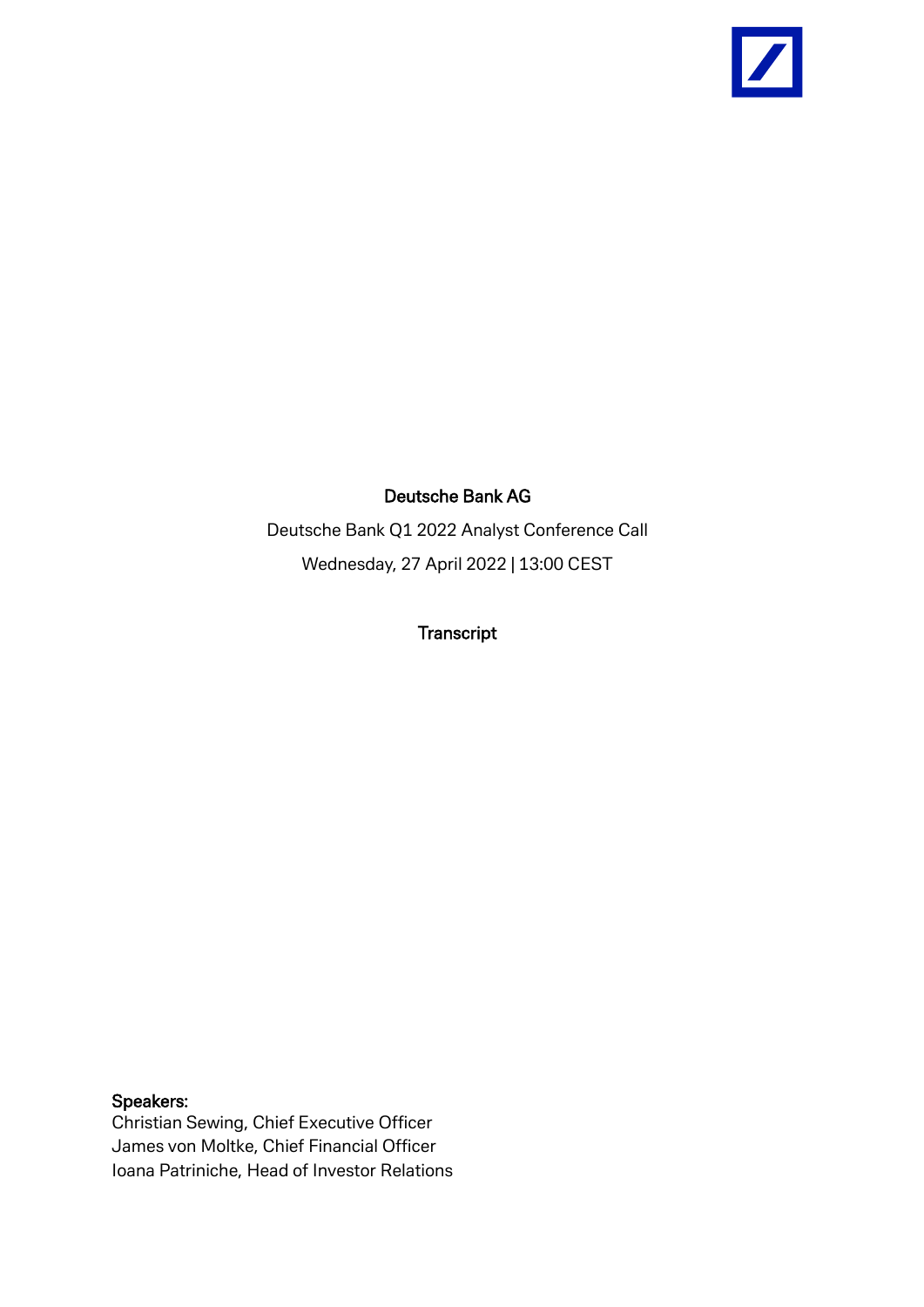

# CHRISTIAN SEWING

#### Slide 1 – Results support trajectory to FY targets and ambitions

- Thank you, Ioana. A warm welcome from me as well
- It's a pleasure to be discussing our first quarter 2022 results with you today
- Before we go through these, we are mindful that the war in Ukraine has been devastating for millions of people, and continues to bring a high degree of uncertainty to the world economy, to the market environment and to our clients
- We have made our position clear. We condemn the Russian invasion of Ukraine in the strongest possible terms, and we support the German government and its allies in defending democracy and freedom
- We are not taking on any new business in Russia, nor with entities incorporated in Russia. We have been clear that we are in the process of winding down our operations, in line with our legal and regulatory obligations and are accompanying our clients in doing the same
- We are committed to helping our clients navigate this period of upheaval, and we are supporting our people in Ukraine and their families
- However, this of course, has the potential to impact our full year results in our important measurement year
- Nonetheless, we delivered the highest quarter of net profit since 2013, and we believe this puts us on a good trajectory to reach our 2022 goals
- That shows through in our performance. We delivered Group revenues of 7.3 billion euros, an increase of 1% year on year, even compared with a strong quarter in the prior year
- We saw revenue growth across all four core businesses, driven by business momentum, market share gains and investments that will support sustainable growth in 2022 and beyond
- This quarter, we generated a reported 8.1% return on tangible equity, up on the first quarter of last year, despite a 28% increase in annual bank levies, which are recognized in the first quarter
- If bank levies were apportioned evenly across the four quarters of the year, with a quarter of the annual charge booked in the first quarter, post-tax return on tangible equity would have been 11.2%
- We also improved our efficiency; post-tax profit was up 18% over a successful prior year quarter, driven by positive operating leverage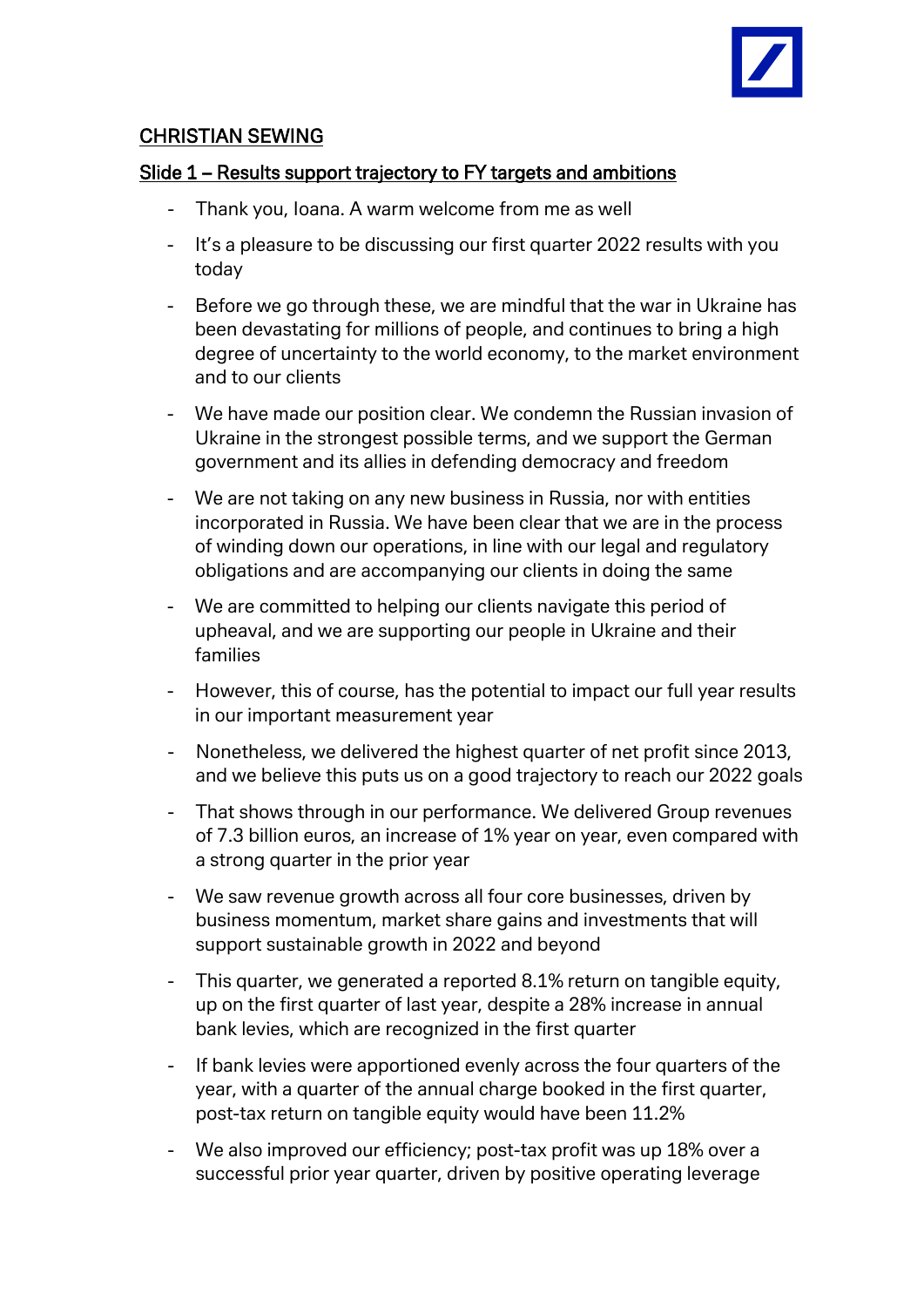

- This brings our cost/income ratio down to 73%, 4 percentage points lower compared to the prior year, or 66% if bank levies were apportioned evenly across all four quarters
- We are mindful that the current operating environment presents many challenges, including on the cost front, and we will continue to focus on cost discipline
- Finally, looking at our balance sheet, we are well-equipped to navigate the current environment thanks to our high-quality loan book and tight risk management
- Our capital position remained strong despite the impacts of the war in Ukraine and business growth
- And this enabled us to continue our progress towards our goals for capital distribution to shareholders
- Last week, we completed the execution of our share repurchase program of 300 million euros and we have proposed a dividend of around 400 million euros at the upcoming AGM, delivering on our commitment to distribute 700 million euros in 2022
- Now let me take you through the progress on strategic priorities in our core businesses, on slide 2

### Slide 2 – Progress on strategic priorities in core businesses

- In the Corporate Bank, business growth continued despite the more challenging market, as we diligently executed on our strategy
- We saw this reflected in loan growth which, alongside interest rate tailwinds, contributed to an increase in net interest income. This, coupled with cost discipline, helped us deliver operating leverage of 18% this quarter
- In the Investment Bank, strong client activity in FIC supported revenues, with year-on-year growth across institutional and corporate clients
- Advisory revenues were more than 80% higher year on year, partly offsetting lower revenues in Equity and Debt Origination
- The Private Bank delivered its best quarter since we launched the transformation, with pre-tax profit up by more than half year on year to 419 million euros. It also captured net new business of 13 billion euros, across inflows into assets under management and loans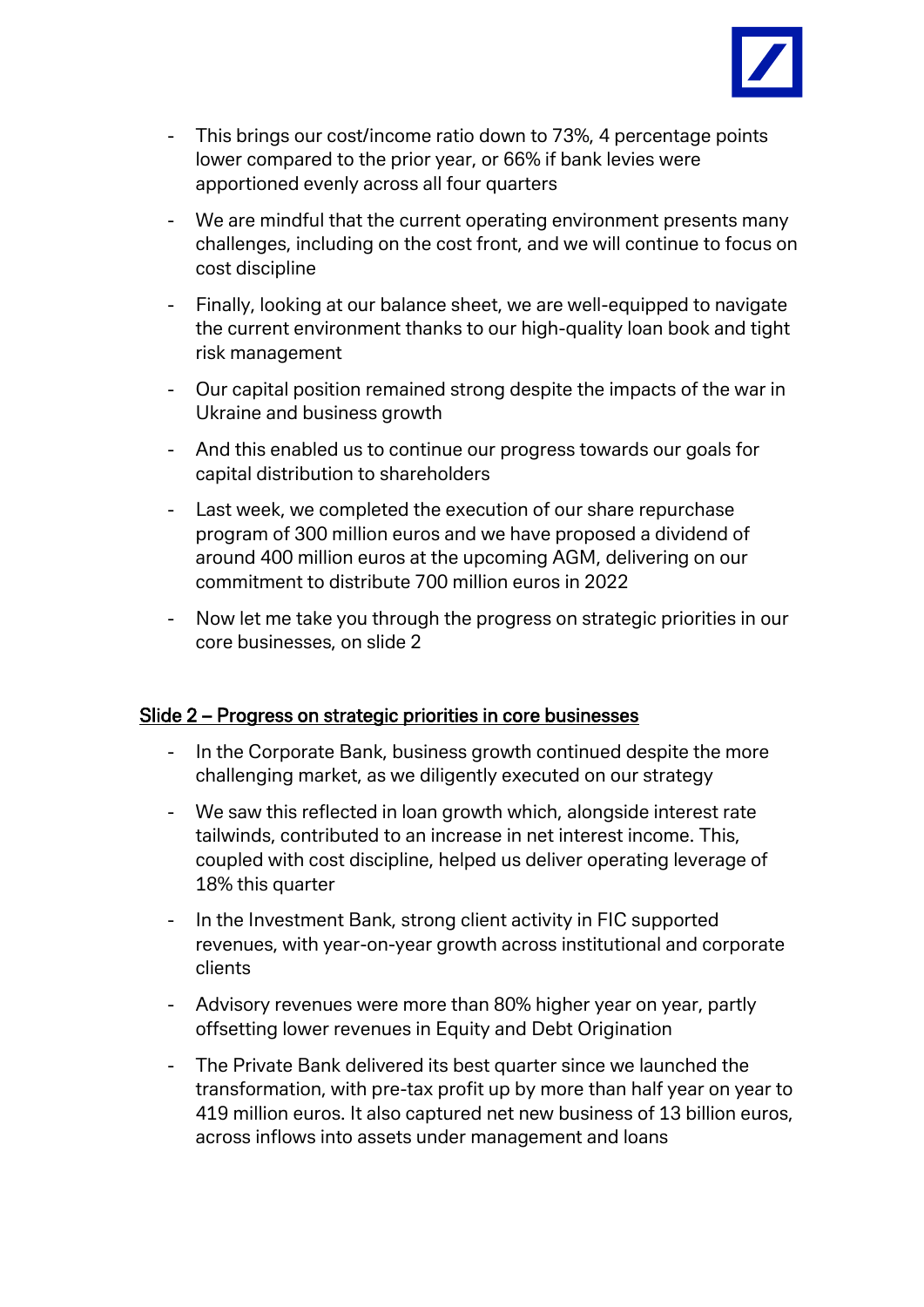

- In addition, the Private Bank made significant progress on the German IT platform consolidation. Over the Easter weekend, we completed a successful migration of around four million Postbank savings clients and contracts onto the DB platform
- Asset Management delivered revenue growth of 7% year on year, driven by higher management fees, despite the volatile market environment
- At the same time, the business continued to invest in growth initiatives and platform transformation
- The dynamics in all four core businesses provided a strong step-off point to deliver on our 2022 targets
- Next, let me give you an update on Russia on slide 3

#### Slide 3 – Russia: impact continues to be carefully monitored

- We believe the investments we made in future proofing our business meant we were well prepared as we entered this period of uncertainty
- This means we were ready to deal with not only the direct impacts of the war in Ukraine, where we reduced our net loan exposure to Russia to below 500 million euros by the end of this quarter, but also the second order ones, and our investments in controls are a testament to this
- As a result, we executed diligently on sanctions implementation without any major issues, and managed the financial aspects of these sanctions
- As it stands, we operate under a heightened alert status, and we are continuously adapting our controls to the evolving threat landscape
- Despite the uncertainties of the current situation, we have not seen any major disruptions to our businesses, even with all the added safeguards we have put in place
- While it is too early to quantify the potential long-term impacts of the war, we believe our conservative balance sheet and transformed business model will help us face the challenges ahead
- Of course, we continue to be mindful of the broader environment and uncertainties that go well beyond the war, such as the supply chain issues that could further impact future economic growth
- Turning now to our progress on sustainability on slide 4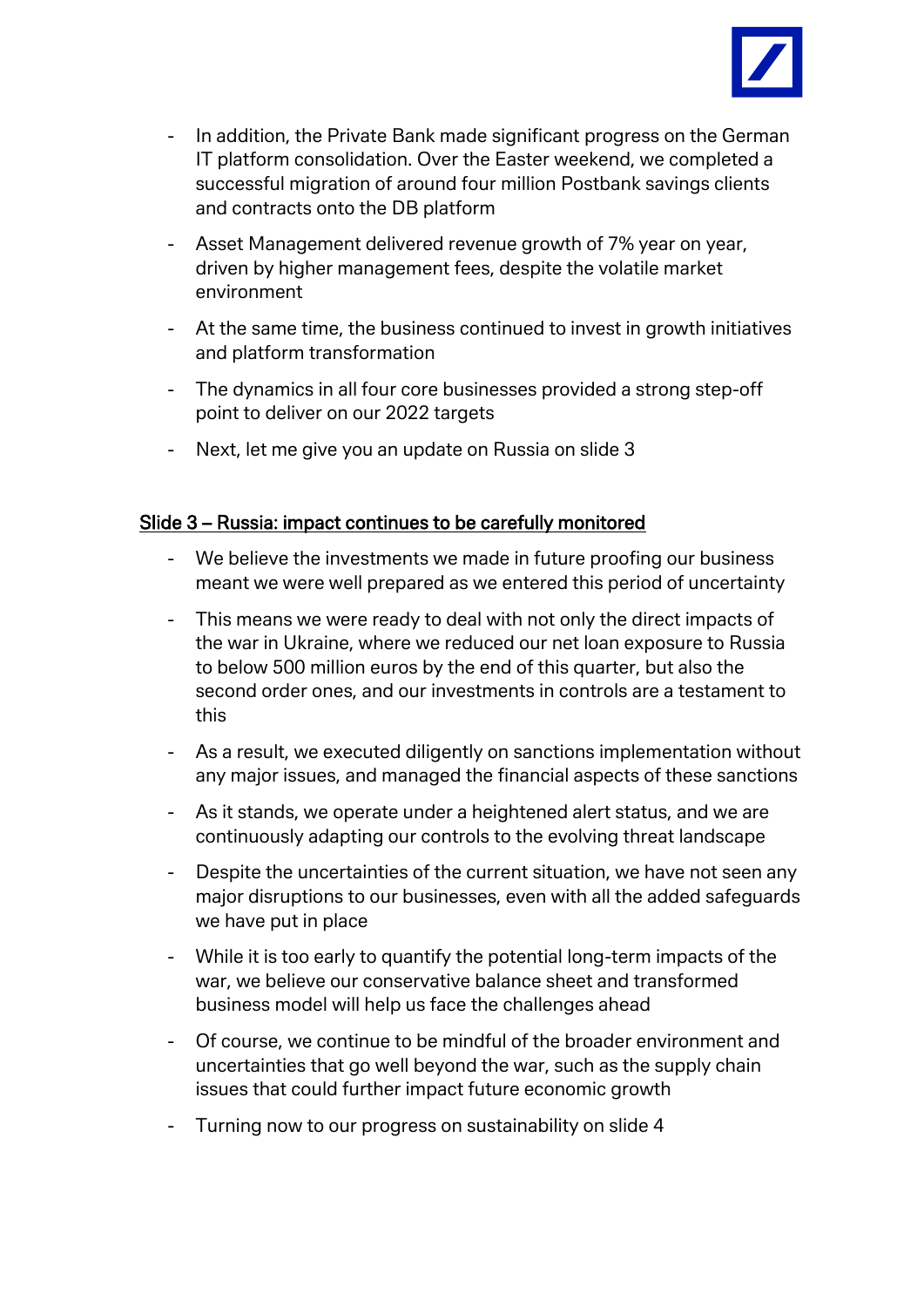

### Slide 4 – Sustainability strategy well on track

- We continue to make rapid progress in our sustainability activities
- After finishing 2021 with cumulative ESG financing and investment volumes of 157 billion euros, excluding DWS, we are now at 177 billion euros and on track to achieve our 200 billion euro target by this year end
- We saw good volume growth across all categories. Issuance volumes were at 71 billion euros in the first quarter, an increase of 13% compared to the fourth quarter
- Financing volumes increased to 64 billion euros, up 12% sequentially, and assets under management increased to 41 billion, also up 12%
- We are also pleased with the growth rates in all businesses, as you can see on the slide
- As we announced in our Investor Deep Dive, we plan to generate 500 billion euros cumulatively by the end of 2025, this implies an average rate of at least 100 billion euros in ESG financing and investments per year from 2023 to 2025
- According to our models, this would translate into revenues of at least 1.5 billion euros in 2025, representing a compound annual growth rate of more than 20 percent
- We also took an important step on our pathway to net zero by disclosing the carbon footprint of our corporate loan portfolio at the beginning of March
- And we are on track to publish 2050 net zero targets for key carbon intensive portfolios, together with intermediate targets for 2030 at our second Sustainability Deep Dive in October
- We will also share further details on our net zero strategy at this event and how we partner with our clients in their decarbonisation efforts
- A key driver of higher profitability is our delivery of positive operating leverage, which I will now cover on slide 5

# Slide 5 – Positive operating performance

- We delivered positive operating leverage at Group level this quarter
- Starting with revenues, Group revenues increased by 1% year on year and the Core Bank contributed by generating revenues of 7.3 billion euros, up 3% year on year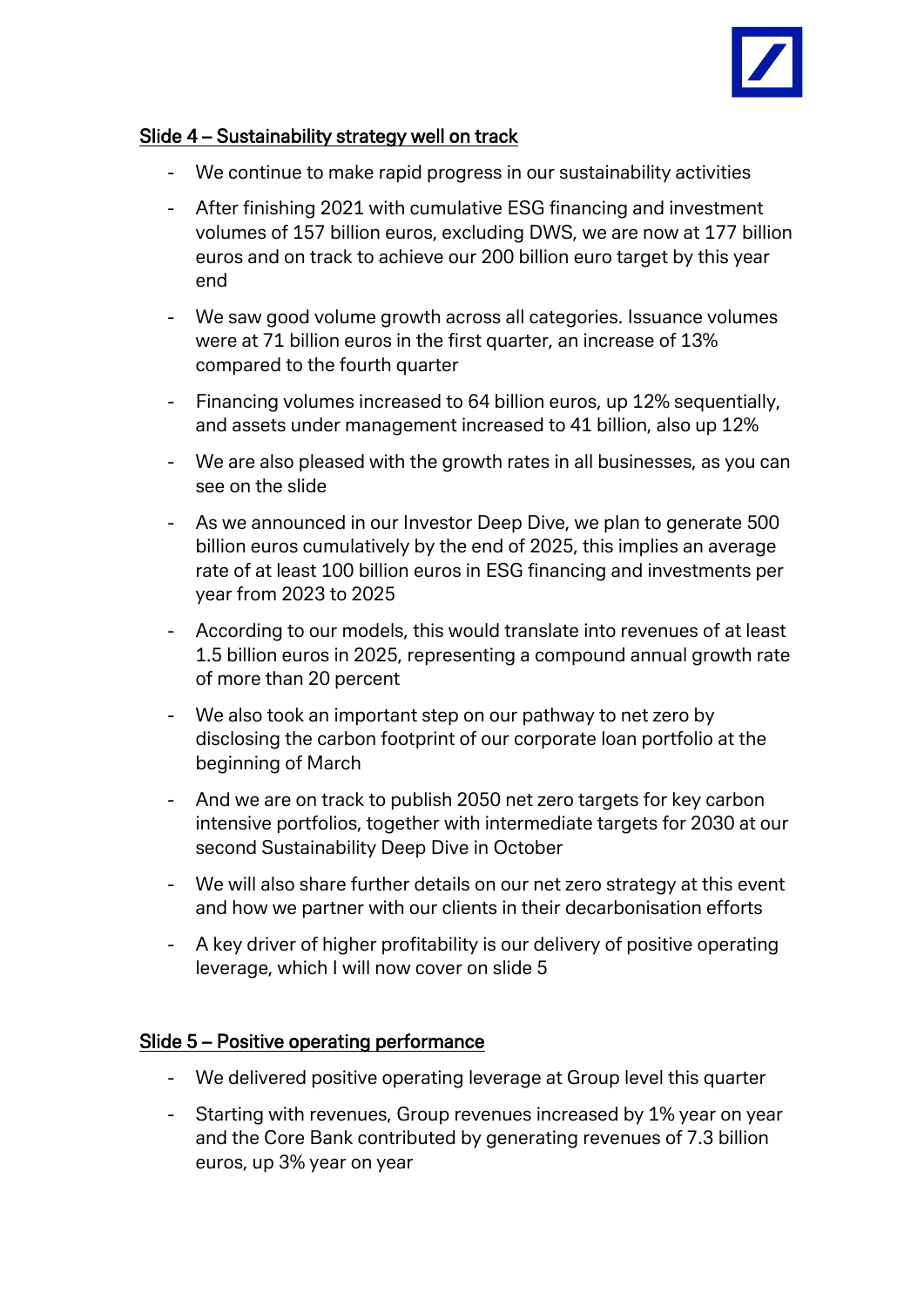

- Excluding revenues in Corporate & Other and the Capital Release Unit, the average annual increase of revenues in the four operating divisions was 7%
- Revenues in the Corporate Bank were up 11% year on year, a second consecutive quarter of double-digit growth, driven by continued deposit repricing and business growth
- Investment Bank revenues grew 7% year on year, over a strong first quarter in 2021. A 15% increase in FIC revenues more than offset a 28% decline in Origination & Advisory
- In the Private Bank, continued strong business growth more than offset interest rate headwinds and, as a result, revenues were up 2% year on year
- Across all these businesses we delivered strong growth in client lending. Our total loan book is currently at 481 billion euros, up 9% year on year
- Asset Management revenues rose 7% year on year, driven by a 13% rise in management fees which reflects consecutive quarters of inflows and assets under management growth during last year
- Assets under management increased by 82 billion euros year on year to 902 billion euros
- Moving now to costs, noninterest expenses were down 4% year on year, despite an increase in bank levies of 28%, or more than 150 million euros, which was offset by lower transformation charges and the cessation of Prime Finance costs
- Adjusted costs excluding bank levies, transformation charges and Prime Finance were also down 1% year on year reflecting lower investment spending needs after the completion of some IT projects and delivery of efficiency gains, in line with plan
- Beyond these cost items, we faced higher than expected expenses mainly in compensation costs, which James will detail later
- Before I hand over to James, let me summarise the first quarter and outlook on slide 6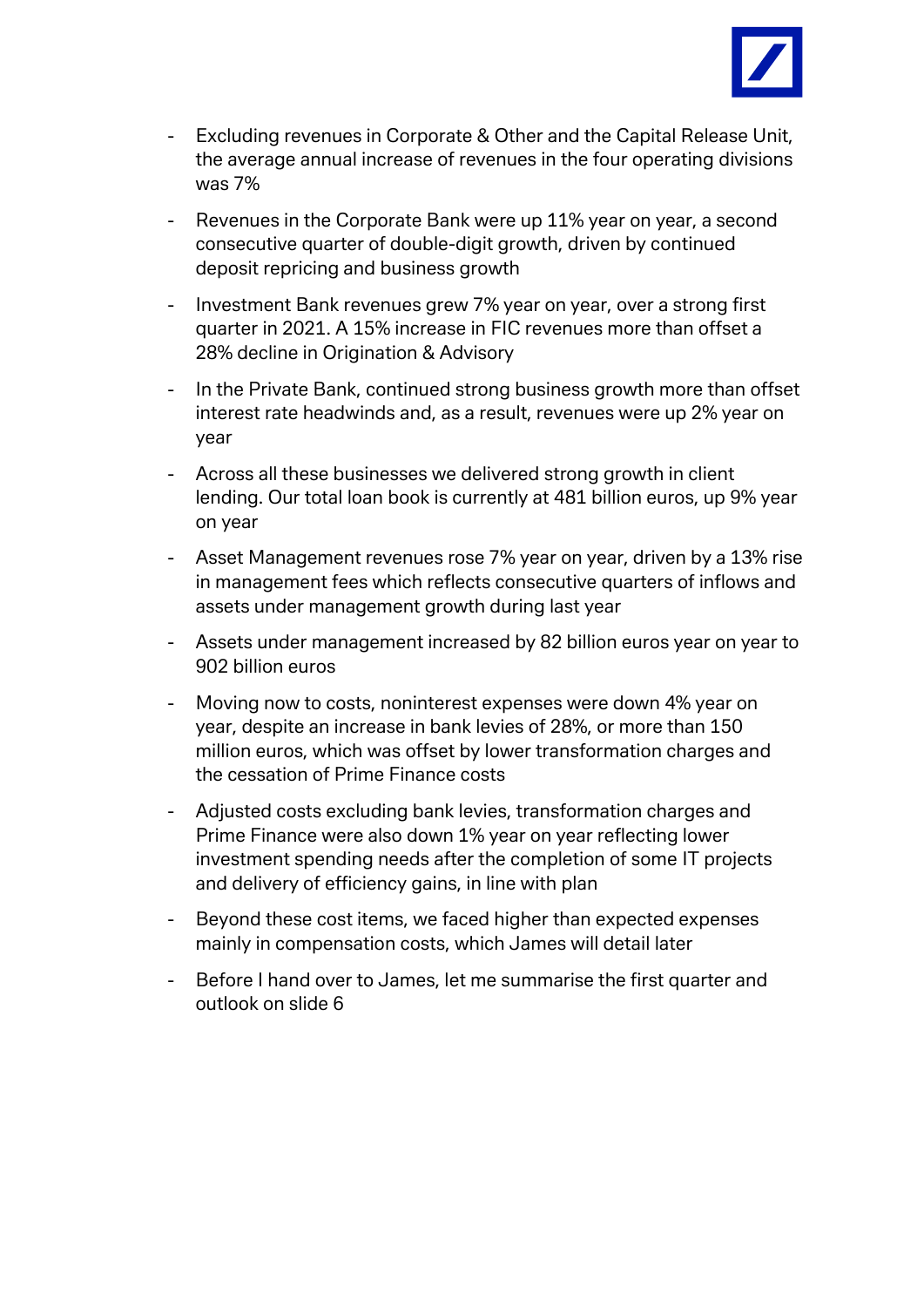

### Slide 6 – Evidenced step off towards targets in key measurement year

- The first quarter presented a challenging environment. We supported clients and responded to their needs to help them navigate through difficult times and we will continue to do so
- Our priority is to advance with our strategic plans and to further improve our profitability and efficiency, while benefiting from strong risk management
- Revenues in our stable businesses support this and demonstrate that we are on a clear path to meet our 2022 revenue guidance
- And as always, we are absolutely focused on cost measures and we are executing on our plans. That said, we recognise that the path ahead of us is getting harder, especially with the inflationary pressures we see in the current environment
- But we remain committed to delivering positive operating leverage and tackling cost challenges while also capturing revenue opportunities, as we did in the first quarter
- We are committed to our plan to return capital to shareholders, having already completed the 2022 share buyback program of 300 million euros
- In short, in this quarter, we have delivered a strong step off point toward our targets in this pivotal year, in particular the 8% return on tangible equity target for 2022
- With that, let me now hand over to James

# JAMES VON MOLTKE

# Slide 7 – Q1 2022 Group financial highlights

- Thank you Christian
- Let me start with a summary of our financial performance for the quarter, on slide 7
- Total revenues for the Group were 7.3 billion euros, up 1% versus the first quarter of 2021, despite the revenue decline of around 370 million euros in C&O and CRU
- Noninterest expenses of 5.4 billion euros were down 4% year on year. This captures three main cost components: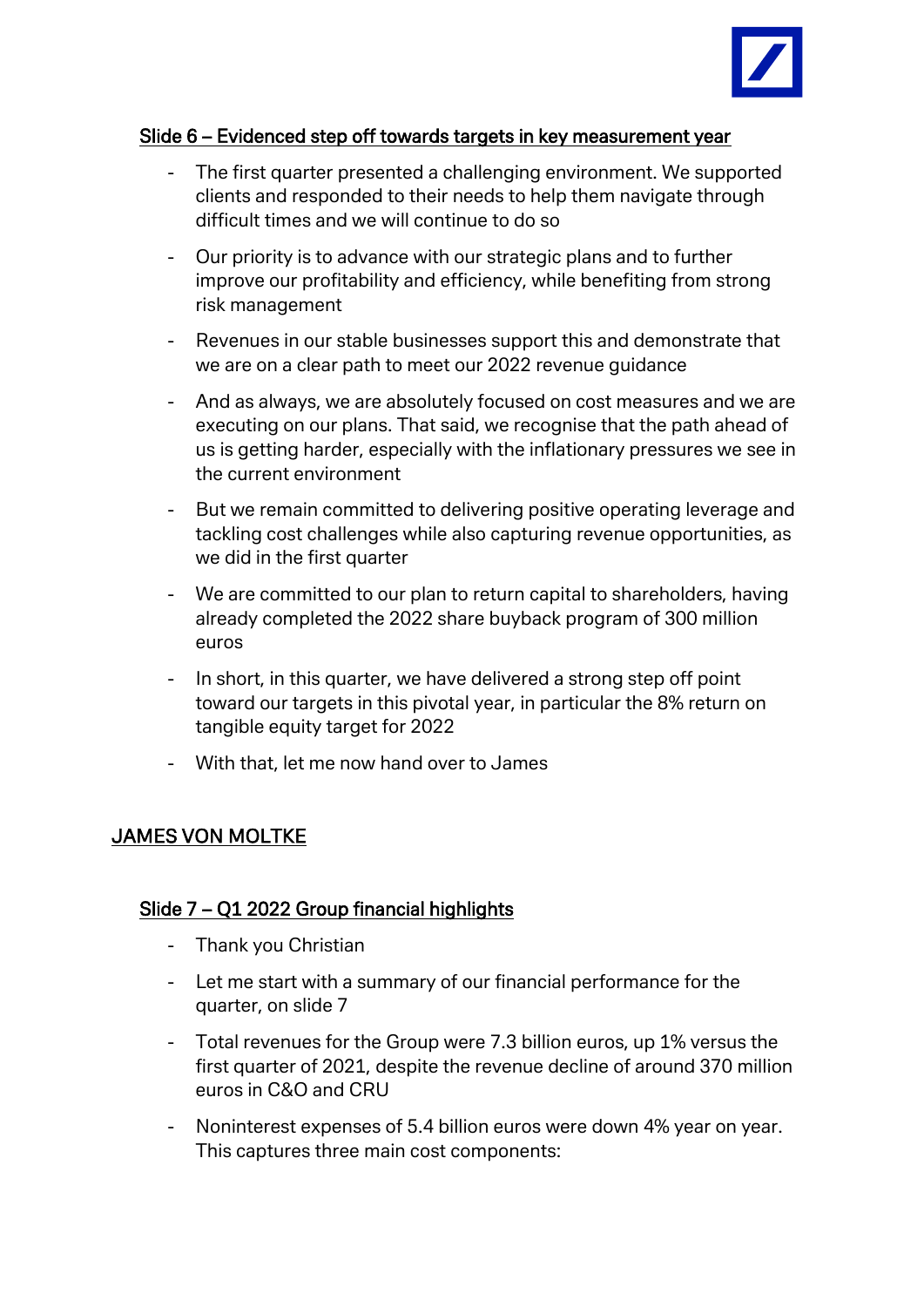

- Firstly, bank levies came in at 730 million euros, up 28% year on year, and about 150 million euros higher than we originally expected due to a higher assessment basis applied by the SRB and the unchanged conservative determination with regard to the use of irrevocable payment commitments
- Secondly, we booked transformation charges of 38 million euros this quarter, less than a third of the level in the prior year quarter, and we have now recognised 98% of the total transformation-related effects anticipated through the end of 2022
- This leaves adjusted costs excluding bank levies and transformation charges, which were down 3% year on year, despite certain volume related increases, or 5% excluding FX effects. I will detail these shortly
- Our provision for credit losses was 292 million euros or 24 basis points of average loans for the quarter
- We generated a profit before tax of 1.7 billion euros and a net profit of 1.2 billion euros, an increase of 18% year on year
- Tangible book value per share was 25 euros and 15 cents, up 42 cents on the quarter, and 5% year on year
- As Christian mentioned before, the return on tangible equity for the group was 8.1% for the quarter
- The effective tax rate for the first quarter was 26%, which is broadly in line with the effective tax rate we now expect throughout 2022
- We also anticipate that with continued profitability, particularly in the US, we may see additional positive deferred tax asset valuation adjustments in the fourth quarter that would further reduce our effective tax rate in 2022
- Of course, the adjustments and the respective sizing of these remain uncertain and are dependent on a number of different factors throughout the year
- Let's now turn to the Core Bank's performance on slide 8

# Slide 8 – Q1 2022 Core Bank financial highlights

- Core Bank revenues were 7.3 billion euros for the quarter, up 3% on the prior year quarter
- Noninterest expenses were down 1% for the quarter and adjusted costs increased 1% year on year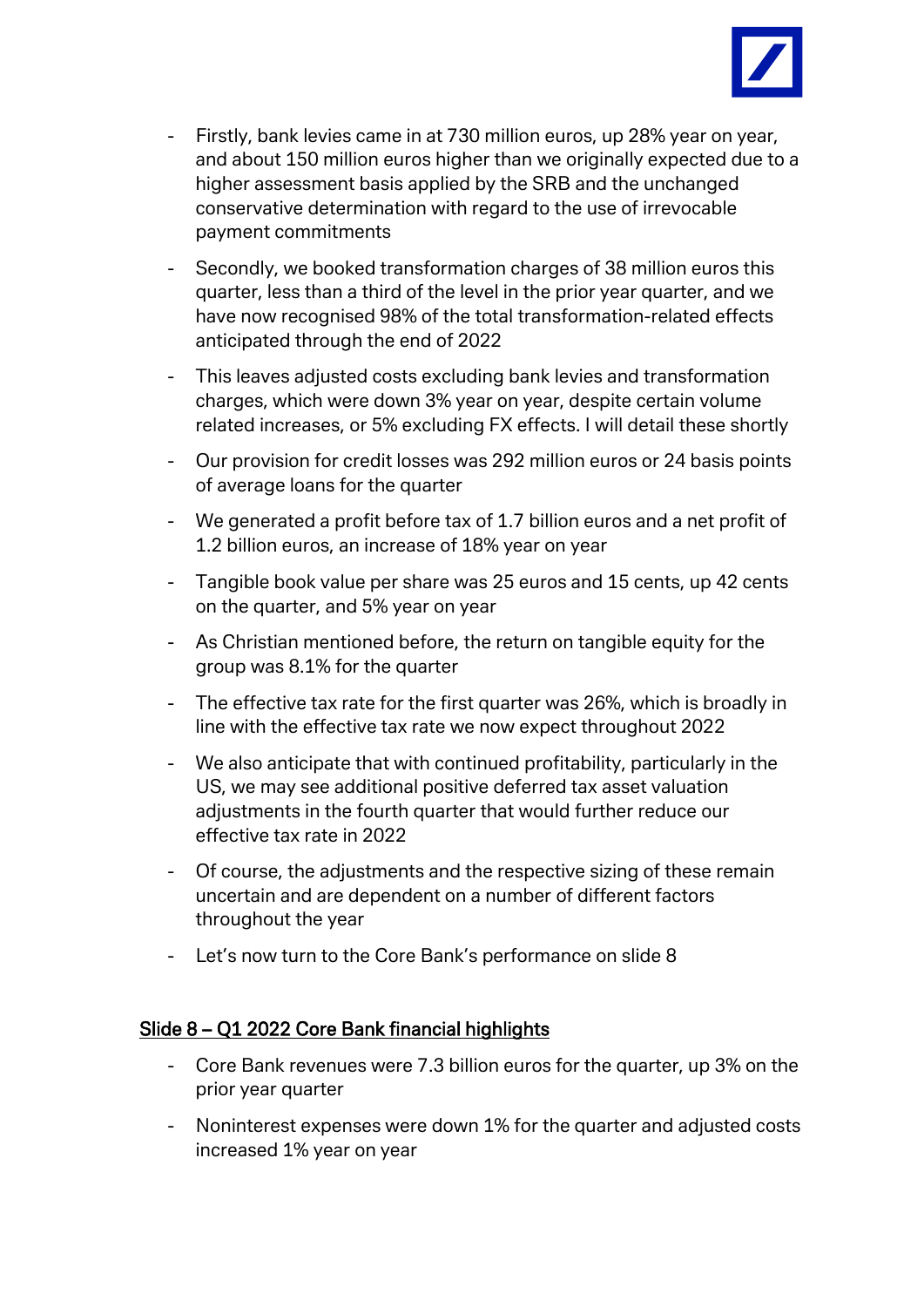

- We reported a profit before tax of 2 billion euros, flat on the prior year, as provision for credit losses normalised compared to the prior year quarter, where we saw releases across all stages
- Our Core Bank post-tax return on tangible equity for the quarter was 10.7%, above the full year target
- And our cost/income ratio came in at 69%

### Slide 9 – Net interest margin expected to have bottom in 2021

- Let me provide some detail on the evolution of our net interest margin on slide 9
- Looking back, the decline of net interest margin in the first half of 2020 was driven by the cut in US rates
- The margin has been broadly stable since then, above the level we initially anticipated, driven by increased balance sheet efficiency, deposit repricing and TLTRO income that helped offset ongoing deposit margin pressure
- Adjusting for TLTRO timing effects, NIM in the first quarter would have been at the prior year level
- From here, we expect NIM to rise due to tailwinds from the rising interest rate environment
- Let's now turn to costs on slide 10

### Slide 10 – Adjusted costs - Q1 2022 (QoQ)

- First, let's have a look at cost developments since the fourth quarter
- Adjusted costs excluding transformation charges and bank levies decreased by 332 million euros, 7% sequentially, or about 360 million euros excluding FX effects
- Compared with the guidance we provided at the fourth quarter results, we are in line with or even ahead of our expectations with respect to the noncompensation categories excluding FX
- IT costs were 168 million euros lower, and 212 million euros of savings came from remaining costs, both reflecting completion of projects and further efficiency saves
- However, compensation and benefit costs were broadly flat against the elevated levels in the fourth quarter and higher compared to our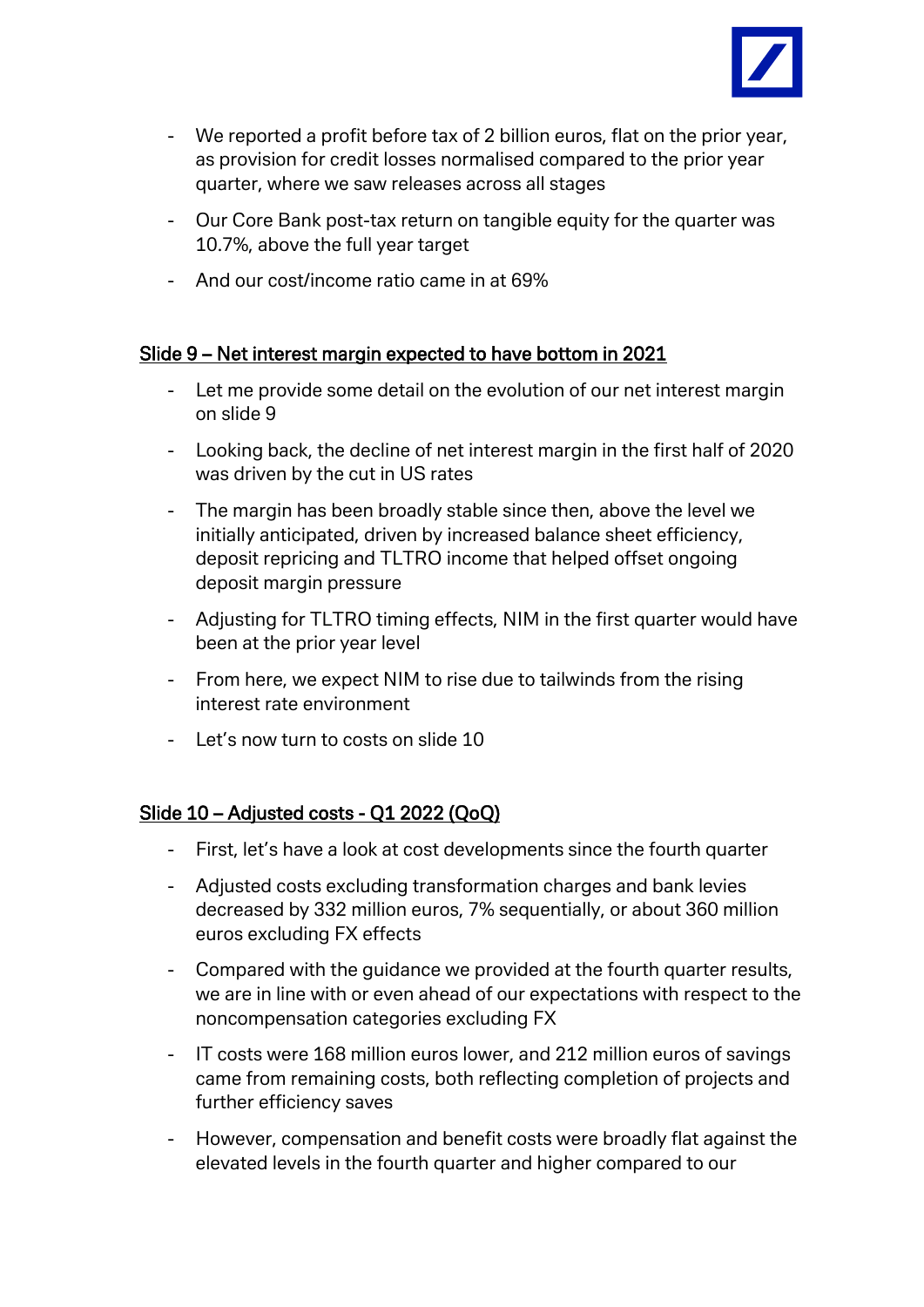

previous guidance of expected savings of around 150 million euros. This is mainly due to three components

- Firstly, we expensed 80 million euros more as a result of good business performance. An extra 50 million euros related to variable compensation for performance in the first quarter and a 30 million euro one-off impact for carried interest related to future performance fees in Asset Management Alternative funds was also recorded
- Secondly, we had unplanned benefit costs to the tune of 40 million euros which we do not expect to repeat in the rest of the year
- And finally, structural cost reduction efforts, largely in our Private Bank, were offset by costs from investments in strategic hires and control functions, of which 20 million euros were one-off hiring costs
- We continue to execute on efficiency measures aimed at reducing compensation costs, however, we are seeing increasing pressures as we compete to retain and attract talent

# Slide 11– Adjusted costs – Q1 2022 (YoY)

- If we look at the year-on-year cost developments on slide 11, adjusted costs decreased by 135 million euros or 3%. Excluding FX effects, costs were down 5% or 237 million euros
- IT costs declined by 110 million euros driven by completion of certain projects and capturing the expected delivery of efficiencies
- Then, professional services and other noncompensations costs came down by 136 million euros due to the completion of IT, control and remediation projects
- Compensation expenses increased by 9 million euros compared to the prior year. Effects from the workforce reduction were offset by payroll inflation and by the impacts from variable compensation and selected strategic investments
- Let's now turn to provision for credit losses on slide 12

### Slide 12 – Provision for credit losses

Provision for credit losses for the first quarter was 24 basis points of average loans on an annualised basis, or 292 million euros, in line with guidance. A moderate sequential increase was entirely driven by the war in Ukraine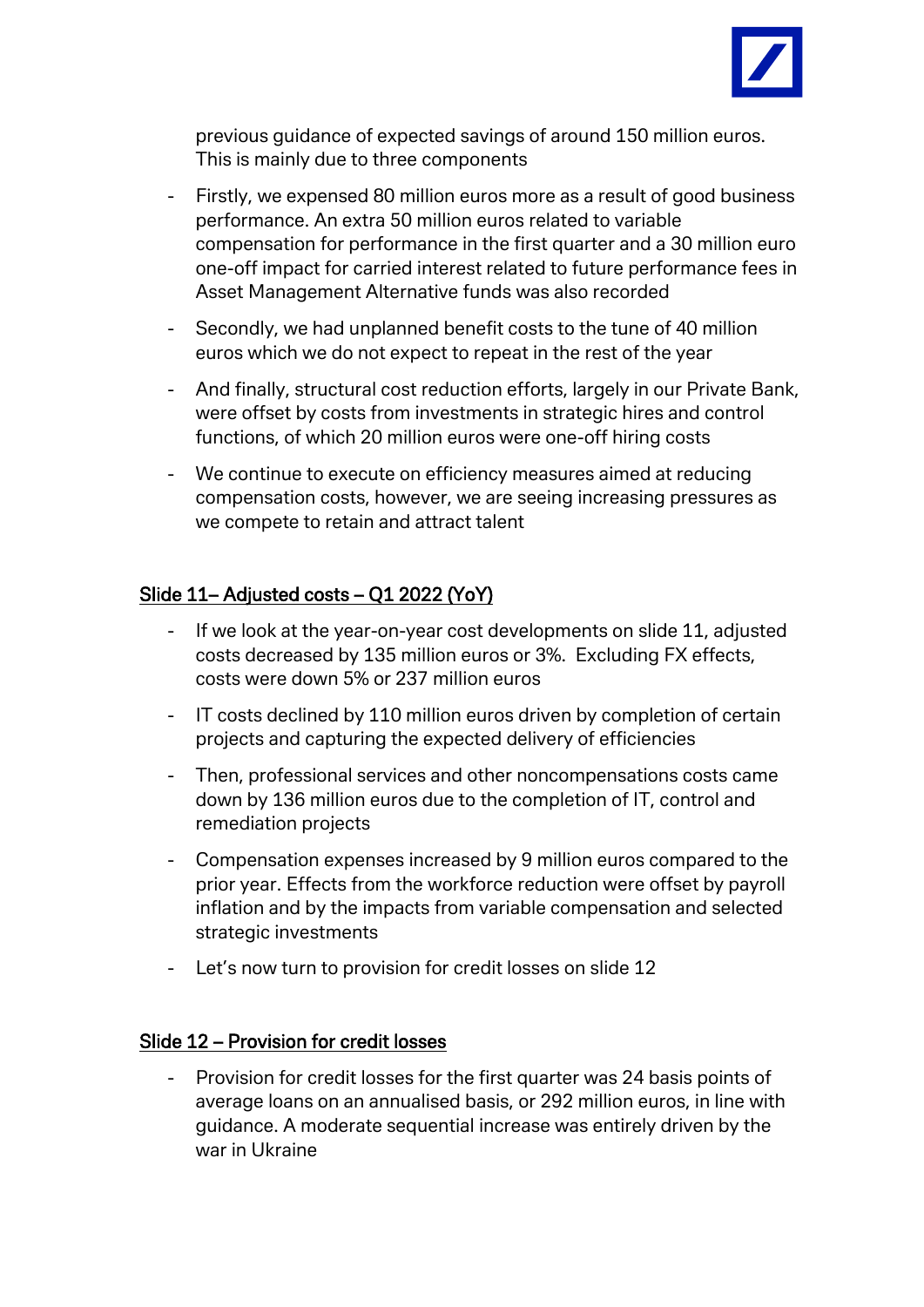

- Elevated stage 1 and 2 provision of 178 million euros, compared to net releases of 95 million euros in the prior year quarter, relate to downgrades of all Russian exposures and additional overlays to reflect macroeconomic uncertainties
- Stage 3 provision of 114 million euros includes a few impairment events predominantly on Russian names in the Corporate Bank. This was offset by a small number of larger releases in the Investment Bank, while the Private Bank provision benefited from a model recalibration

### Slide 13 – Russia: direct impact well contained

- Let me now update you on our direct exposure to the Russian Federation at the end of the first quarter compared to our previously disclosed exposures for the year end on slide 13
- Gross loan exposure was cut by 5% to 1.3 billion euros and 21% to 468 million euros on a net basis. The reduction reflects active exposure management and repayments
- Our contingent liabilities were cut by 35% to 1 billion euros and exposures are largely mitigated by Export Credit Agency coverage and contractual drawdown protection
- Overall, we have low levels of direct market risk exposure to Russia after all major derivative counterparty positions were unwound
- Let me now turn to capital on slide 14

### Slide 14 – Capital ratios

- Our Common Equity Tier 1 capital ratio decreased from 13.2% to 12.8% over the quarter, or 41 basis points
- This reflects a decline of around 8 basis points from higher RWA driven by core bank business growth, partially offset by lower operational risk weighted assets
- ECB mandated model adjustments related to small to medium sized enterprise lending led to a decrease of 20 basis points
- Strong organic capital generation during the quarter was offset by share repurchases, deductions for dividends, AT1 coupon payments and equity compensation, adding 4 basis points net
- We estimate the impact of the war in Ukraine on our CET1 ratio as 17 basis points, due to higher risk weights on our Russia related exposures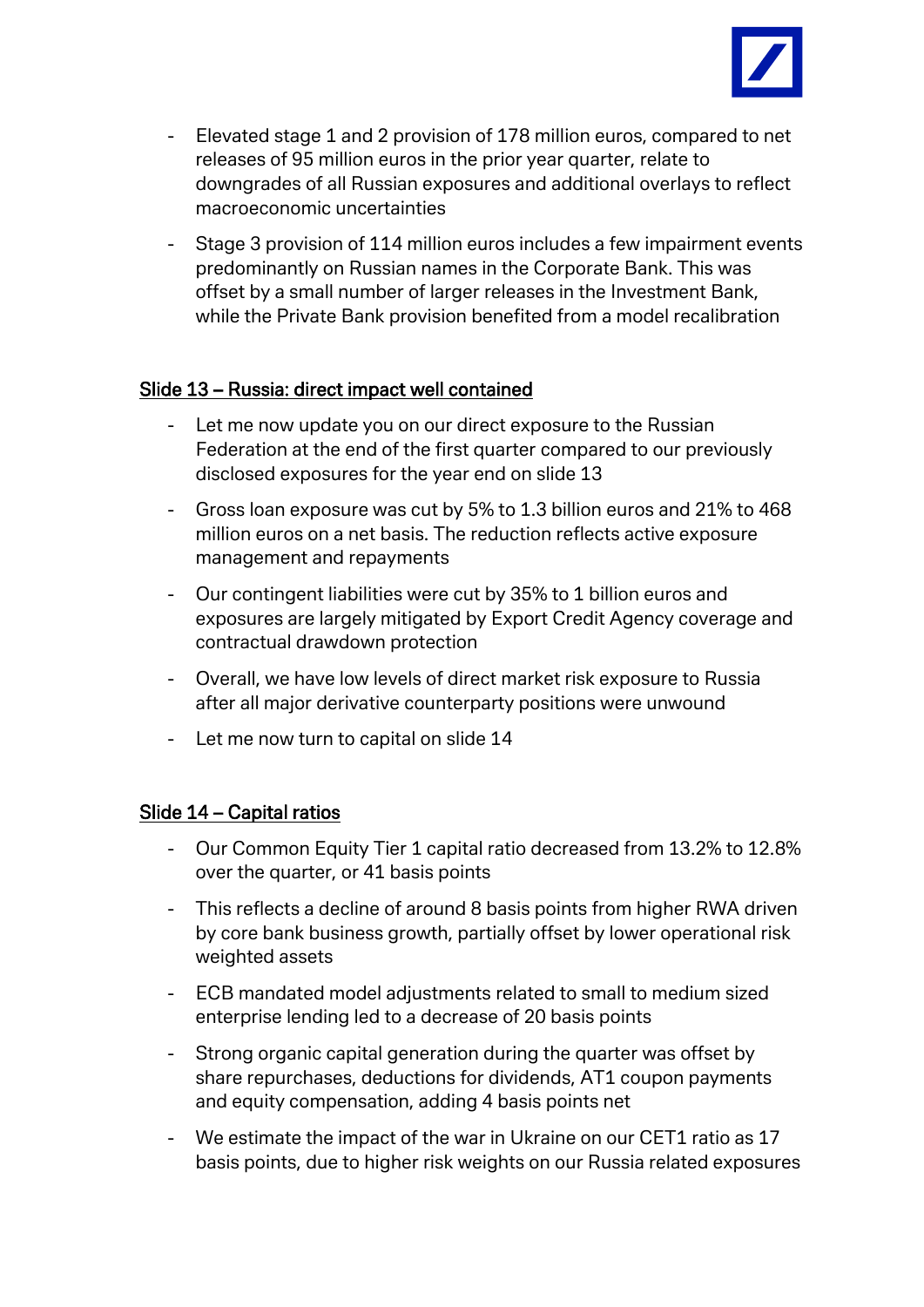

and higher prudent valuation reserves, due to the increased dispersion of market prices

- CET1 capital now includes a capital deduction for common share dividends of 354 million euros for 2022, in addition to the roughly 400 million euros which were already put aside last year to pay the proposed 2021 dividend of 20 cents per share post the AGM this May
- We remain committed to support business growth through continued earnings retention and to finish the year with a CET1 ratio of 13% or higher
- However, what remains hard to predict at this point is the potential for further regulatory driven RWA inflation in the remainder of the year
- Our fully loaded leverage ratio was 4.6%, a decrease of 30 basis points over the quarter
- Of the 30 basis points decrease, 16 basis points were driven by Tier 1 capital which reduced as a result of the call in January of our 1.75 billion euros new style AT1
- Our successful 750 million euro AT1 issuance which settled in early April adds a further 6 basis points to our leverage ratio on a pro-forma basis
- Leverage exposure, excluding FX effects, increased by 28 billion euros quarter on quarter, following continued growth in our Core Bank, including loan growth
- Our pro-forma fully loaded leverage ratio including certain ECB cash balances was 4.3%
- With our reported leverage ratio of 4.6% at the end of the quarter we have a buffer of 134 basis points over our Leverage ratio requirement of 3.23%
- With that, let's now turn to performance in our businesses, starting with the Corporate Bank on slide 16

### Slide 16 – Corporate Bank

- Corporate Bank revenues in the first quarter were 1.5 billion euros, 11% higher year on year
- Revenue growth was driven by the continued impact of our deposit repricing actions and business growth, particularly in Corporate Treasury Services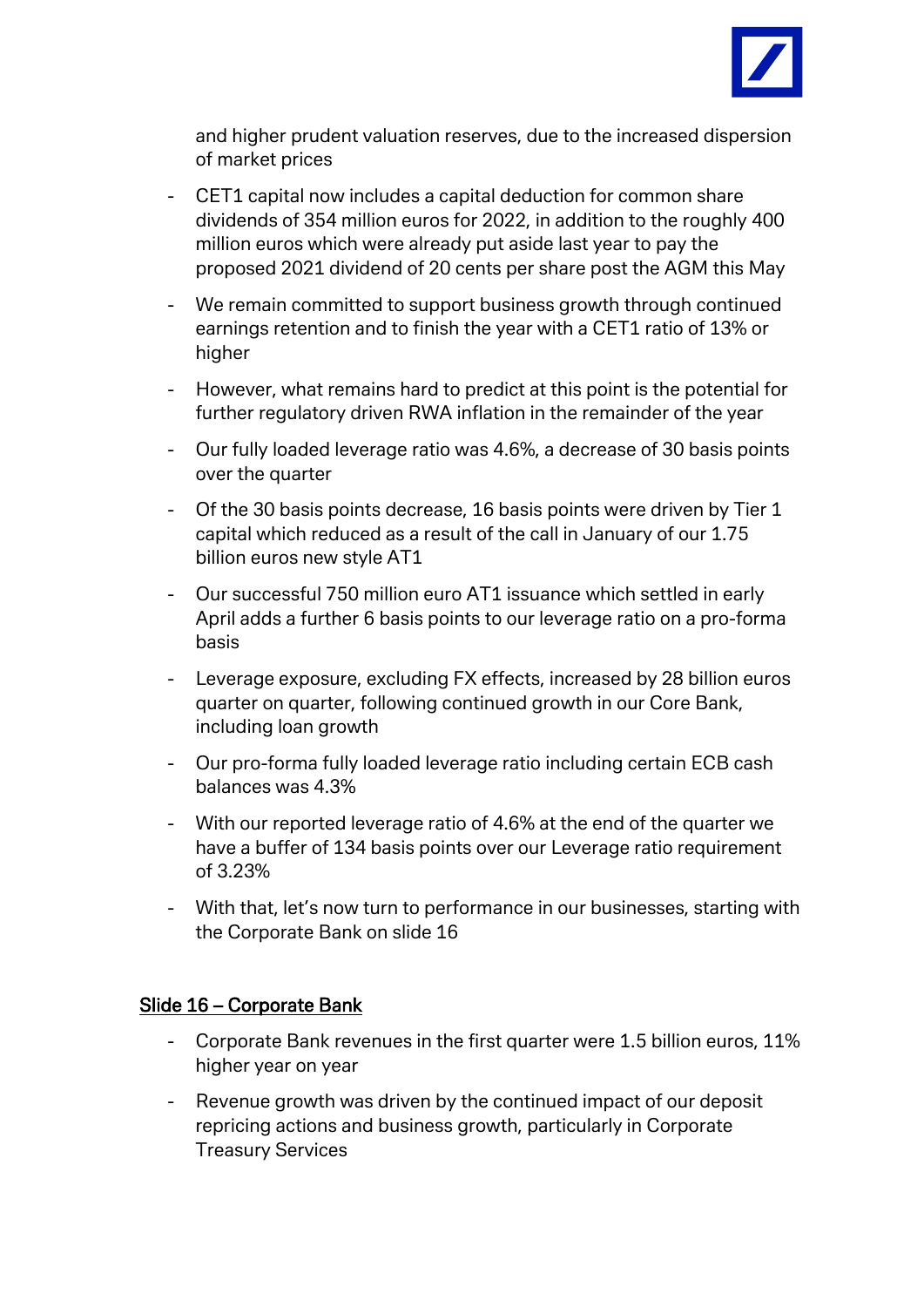

- Interest rates turned into tailwinds in the US, non-euro EMEA and Asia, more than offsetting remaining euro headwinds
- Corporate Bank grew loans to 125 billion euros, up by 3 billion euros compared to year-end 2021 and by 8 billion euros compared to the prior year quarter, mainly in Corporate Treasury Services
- Provision for credit losses increased year on year across all stages primarily driven by impacts of the war in Ukraine
- Noninterest expenses of 1 billion euros declined by 7% year on year due to non-compensation initiatives and lower non-operating costs
- The resulting return on tangible equity stood at 7.2%. Adjusted for the pro-rata bank levies, the return on tangible equity in the first quarter would be 9.2%
- Corporate Bank profit before tax was 291 million euros in the quarter, up 25% year on year despite higher credit loss provisions, evidencing improvements in our profitability and efficiency
- I will now turn to revenues by business segment in the first quarter on slide 17

### Slide 17 – Q1 2022 Corporate Bank revenue performance

- Corporate Treasury Services revenues of 917 million euros grew by 14% year on year driven by strong business momentum, in particular in Corporate Cash Management, higher loan volumes, deposit repricing and the improving interest rate environment
- Institutional Client Services revenues of 350 million euros rose by 11%, benefitting from episodic items and currency translation effects, while the underlying business remained stable
- Business Banking revenues of 194 million euros were up 1% year on year as solid underlying business growth and benefits of deposit repricing were mostly offset by remaining interest rate headwinds
- I'll now turn to the Investment Bank on slide 18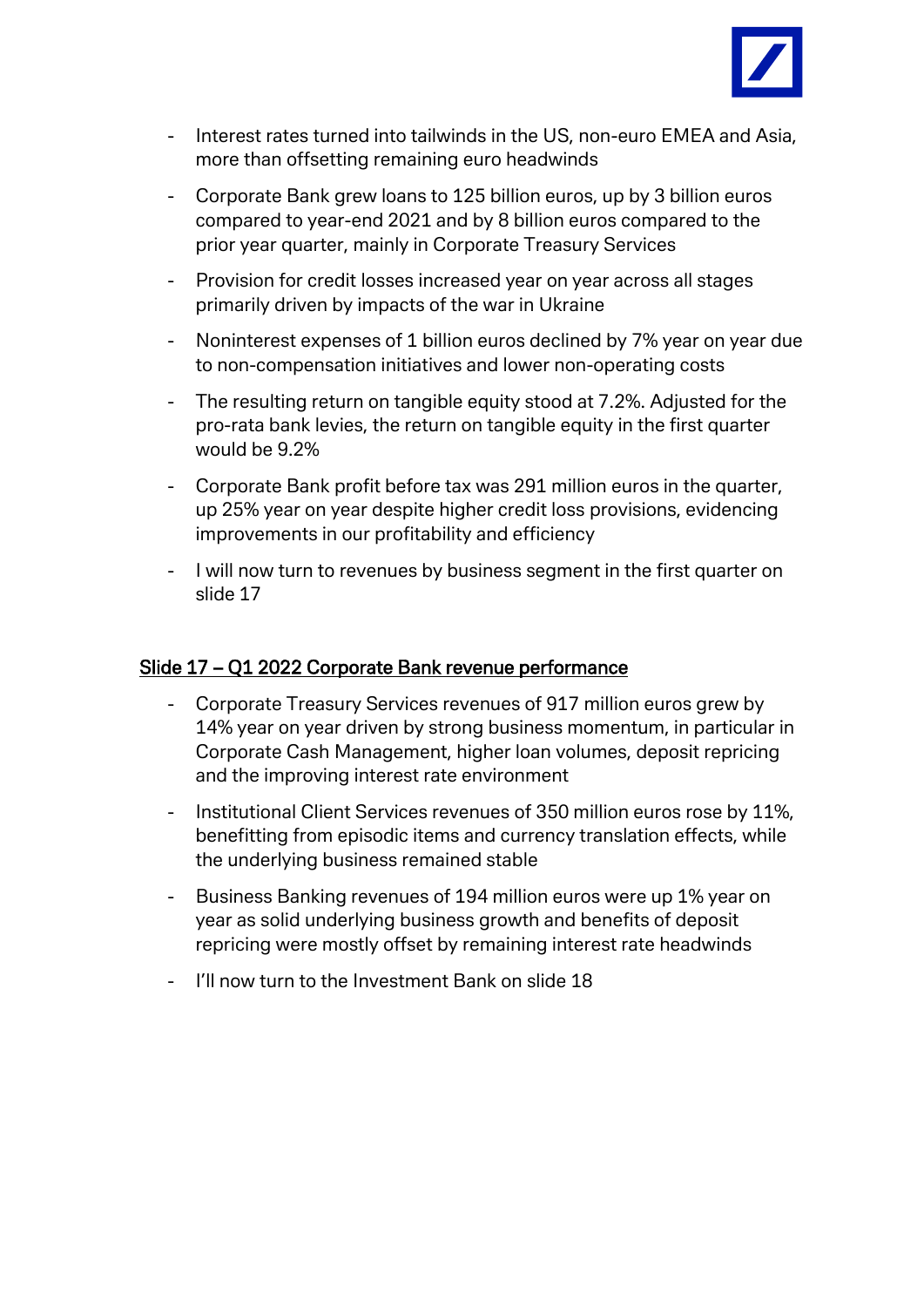

### Slide 18 – Investment Bank

- Revenues for the first quarter of 2022 were slightly higher year on year both on a reported basis and excluding specific items
- Strong performance in Financing and macro trading businesses was partially offset by lower revenues in Origination & Advisory and Credit **Trading**
- Noninterest expenses were higher primarily due to increased bank levies and compensation expenses
- Our loan balances increased year on year, primarily driven by higher loan originations across the Financing businesses. We continue to maintain a well-diversified portfolio across regions and industries
- Leverage exposure was higher, reflecting increased lending commitments and trading activities to support client flows
- The year-on-year increase in risk weighted assets predominantly reflects the impact of regulatory inflation, in addition to loan growth within the Financing businesses
- Provision for credit losses of 36 million euros or 15 basis points of average loans remained low. The year-on-year increase was driven by stage 1 and 2 provisions versus releases in the prior year quarter
- Turning to revenues by segment on slide 19

### Slide 19 – Q1 2022 Investment Bank revenue performance

- Revenues in FIC Sales and Trading increased by 15% in the first quarter when compared with the prior year
- Strong performance within Financing and across macro trading businesses was partially offset by lower revenues in Credit Trading
- Financing revenues were significantly higher driven by increased net interest income and higher capital markets activity, with solid performance across all businesses
- Revenues across Rates, Foreign Exchange and Emerging Markets were significantly higher driven by market activity and client flows and benefiting from effective and disciplined risk management
- Credit Trading revenues were significantly lower, with the business impacted by a challenging market environment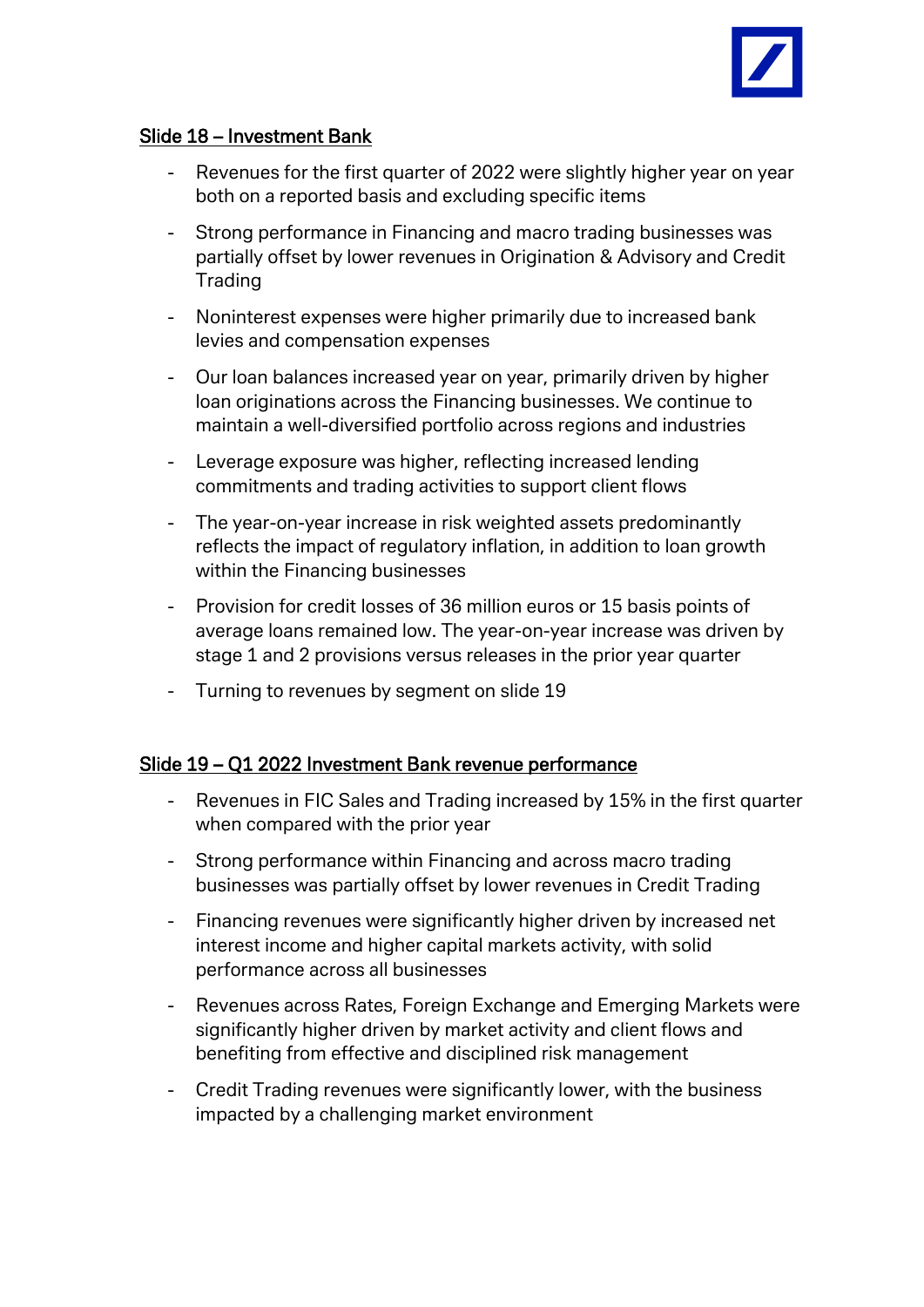

- Revenues in Origination & Advisory were also significantly lower versus the prior year, driven by an industry fee pool reduction of approximately 30%
- Debt Origination revenues were lower due to materially reduced Leverage Debt Capital Markets revenues; Investment Grade Debt performance remained robust with revenues slightly higher year over year
- Equity Origination revenues were significantly lower, driven by a material decline in the industry fee pool and reduced SPAC activity versus the prior year
- Revenues in Advisory were significantly higher reflecting a high level of completed transactions against a solid pipeline
- Turning to the Private Bank on slide 20

## Slide 20 – Private Bank

- Revenues were 2.2 billion euros, up 2% year on year, or 3% if adjusted for specific items
- Continued revenue growth despite the uncertain environment towards the end of the quarter more than offset headwinds from still low interest rates, although those headwinds have abated somewhat relative to the previous year
- The decline of 6% in non-interest expenses year on year was in part attributable to releases of restructuring provisions of 44 million euros
- Adjusted costs were down 3% year on year despite higher bank levies reflecting incremental savings from transformation initiatives including workforce reductions, as well as continued strict cost discipline
- The Private Bank reported a strong pre-tax profit of 419 million euros in the quarter, up 54% year on year reflecting both continued cost savings and revenue growth
- The cost/income ratio improved to 77%, compared to 83% in the first quarter of 2021. Post-tax return on tangible equity rose to 9%
- Considering bank levies on a pro rata basis, pro forma post-tax return on equity would have been 11% with a corresponding cost/income ratio of 73%
- Assets under management declined by 6 billion euros to 547 billion euros in the quarter. A negative impact of 18 billion euros from market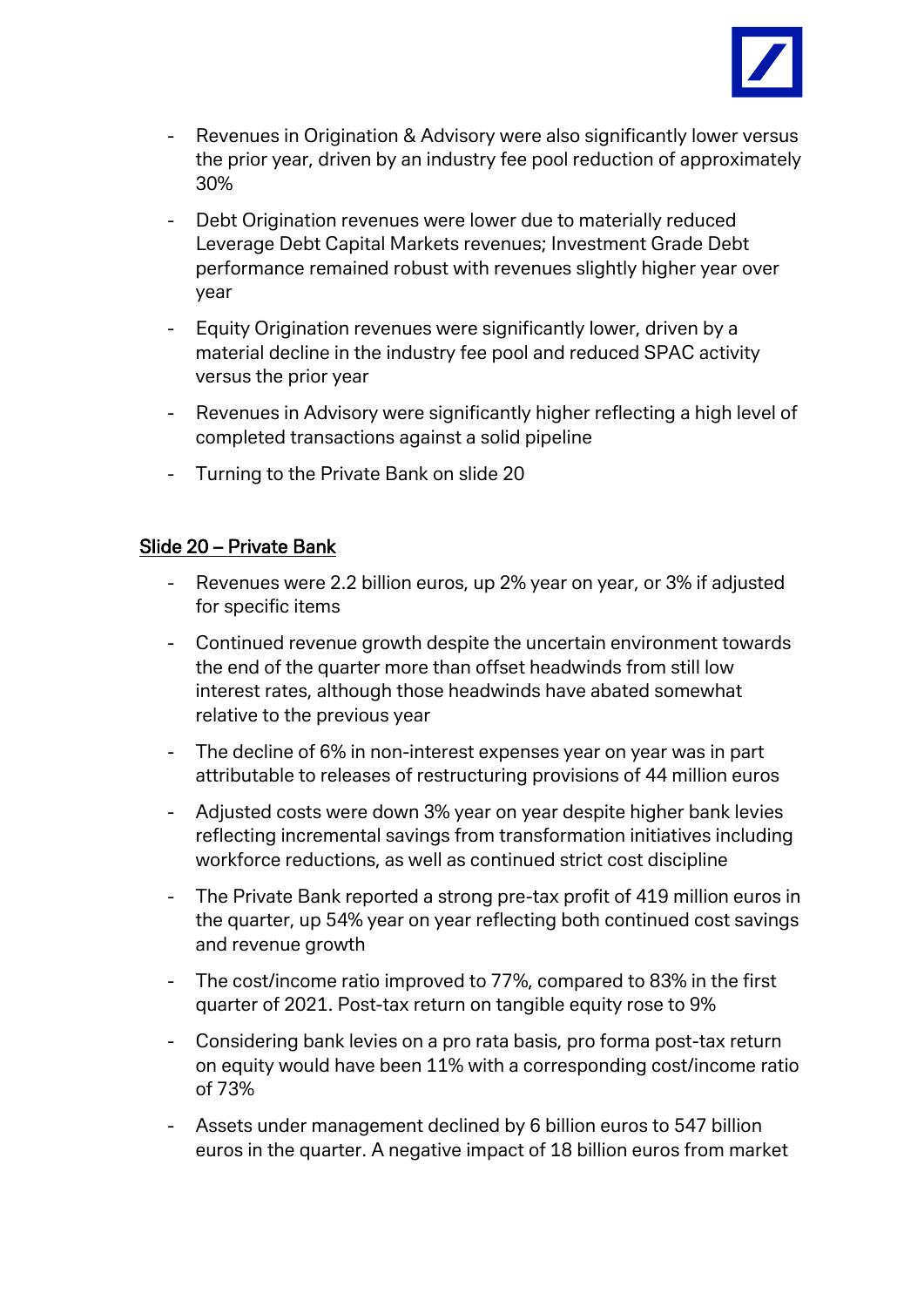

movements was largely offset by net inflows into Assets under Management of 10 billion euros and by exchange rate differences

- Risk weighted assets increased by 13% predominantly due to regulatory changes in the prior year and a growing loan book
- Provision for credit losses was 101 million euros or 16 basis points of average loans in line with the prior year reflecting tight risk discipline and a high-quality loan book; stage 3 provision also benefited from a model recalibration as I mentioned earlier
- Turning to revenues by segment on slide 21

### Slide 21 – Q1 2022 Private Bank revenue performance

- Revenues in Private Bank Germany were up 1%
- Higher fee income from investment and insurance products compensated still negative impacts from deposit margin compression, lower benefits from the TLTRO III program as well as residual impacts from the BGH ruling
- Private Bank Germany attracted net inflows of 3 billion euros in investment products and net new client loans of 2 billion euros
- In International Private Bank, revenues excluding specific items increased by 6%
- Private Banking and Wealth Management revenues increased by 5%, or 8% if adjusted for Sal. Oppenheim workout activities. The growth was attributable to both investment products and loans and was supported by relationship manager hiring in prior periods. Revenues also benefitted from FX impacts
- Personal Banking revenues were stable, supported by growth in loans, partially offset by deposit margin compression
- The International Private Bank attracted strong net inflows in Assets under Management of 6 billion euros in the quarter, driven by investment products across all regions
- Net new client loans were 2 billion euros, mainly in Americas and EMEA, in part offset by deleveraging activities by clients in APAC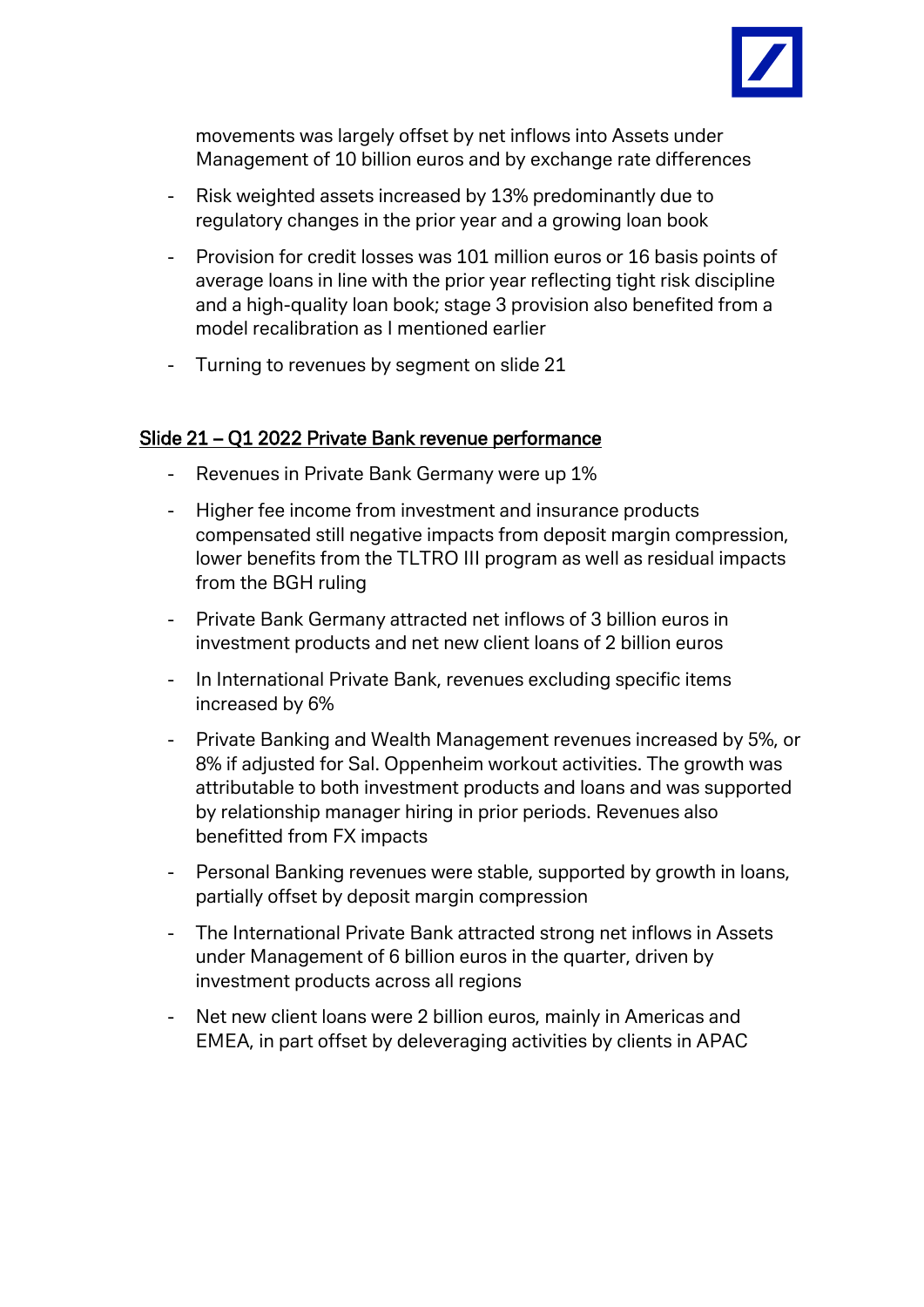

### Slide 22 – Asset Management

- As you will have seen in their results, DWS delivered a strong quarterly performance compared to the prior year period, despite the recent market turbulence
- To remind you, the Asset Management segment on slide 22 includes certain items that are not part of the DWS stand-alone financials
- Revenues grew by 7% versus the prior year, primarily due to an increase in management fees of 74 million euros, mainly from higher average assets under management, which more than offset lower performance fees recognized in the quarter
- Noninterest expenses increased by 16 million euros or 4%, with adjusted costs up 5%
- This reflects higher compensation costs, principally the variable compensation impact of carried interest related to future infrastructure performance fees, and higher asset servicing costs due to the increase in assets under management
- Compared to the prior year, the divisional cost/income ratio improved further to 62%
- Profit before tax of 206 million euros in the quarter increased by 12% over the same period last year, reflecting a stable margin and the strong increase in revenues
- Assets under management of 902 billion have increased by 82 billion euros since the same quarter last year, which is mainly attributable to successive quarters of net inflows in 2021, positive FX translation effects, as well as market performance, as we show on slide 44 in the appendix
- Looking at the sequential performance, assets under management have declined by 25 billion euros in the quarter, reflecting the negative impact from market performance, partly mitigated by FX translation effects
- Net outflows of 1 billion euros in the quarter were primarily due to outflows in low margin cash and fixed income products in a challenging market environment. Excluding cash, net inflows were 6 billion euros in higher margin strategies
- The business also attracted 1.1 billion euros of net inflows into ESG products during the quarter
- Turning to Corporate & Other on slide 23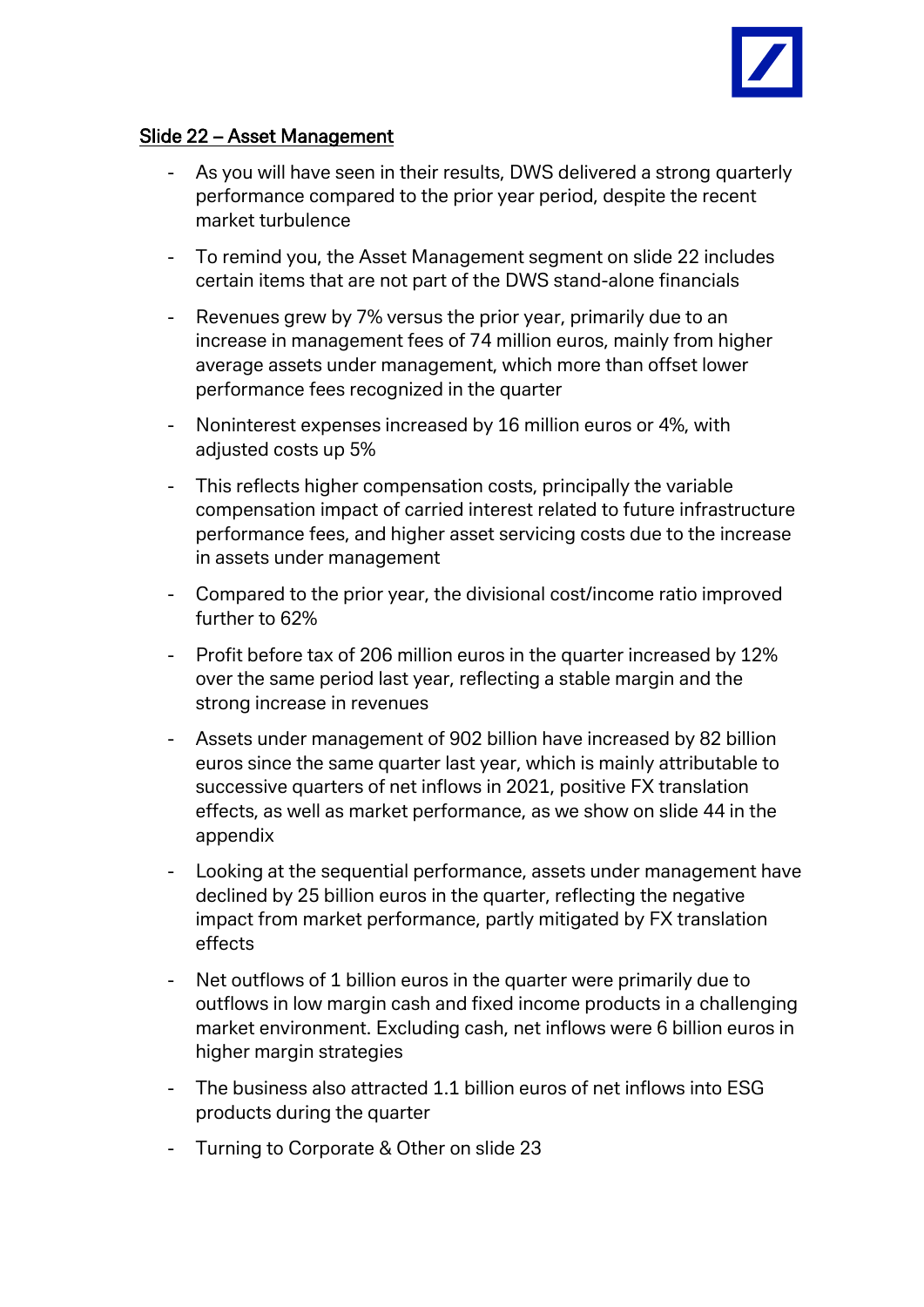

## Slide 23 – Corporate & Other

- Corporate and Other reported a pre-tax loss of 428 million euros in the first quarter of 2022, compared with a pre-tax loss of 178 million euros in the prior year quarter
- This was principally driven by a negative contribution of 183 million euros from valuation and timing differences compared to a negative contribution of 4 million euros in the prior year quarter
- The result for the quarter was principally from adverse movements in interest rate and credit spread curves, partially offset by the effects of funding basis and broader rate movements in light of the volatile market environment
- As previously communicated, valuation and timing differences arise on positions that are economically hedged but do not meet the accounting requirements for hedge accounting
- Funding and Liquidity impacts were negative 127 million euros, versus negative 36 million euros in the prior year quarter, and they include certain transitional costs relating to the bank's internal funds transfer pricing framework as well as costs linked to legacy activities relating to the merger of the DB Privat- und Firmenkundenbank AG into Deutsche Bank AG as we have previously disclosed
- Expenses associated with shareholder activities as defined in the OECD Transfer Pricing guidelines not allocated to the business divisions were 120 million euros, a small increase to the 112 million euros in the prior period
- We can now turn to the Capital Release Unit on slide 24

### Slide 24 – Capital Release Unit

- For the first quarter of 2022, the Capital Release Unit recorded a loss before tax of 339 million euros, narrowing the loss from the prior year by 70 million euros
- Revenues for the quarter were a negative 5 million euros, as funding and risk management costs were partly offset by income from our loan portfolio and net de-risking gains
- This compares to the positive 81 million euros in revenues we reported in the prior year quarter, with the reduction primarily from the conclusion of the Prime Finance cost recovery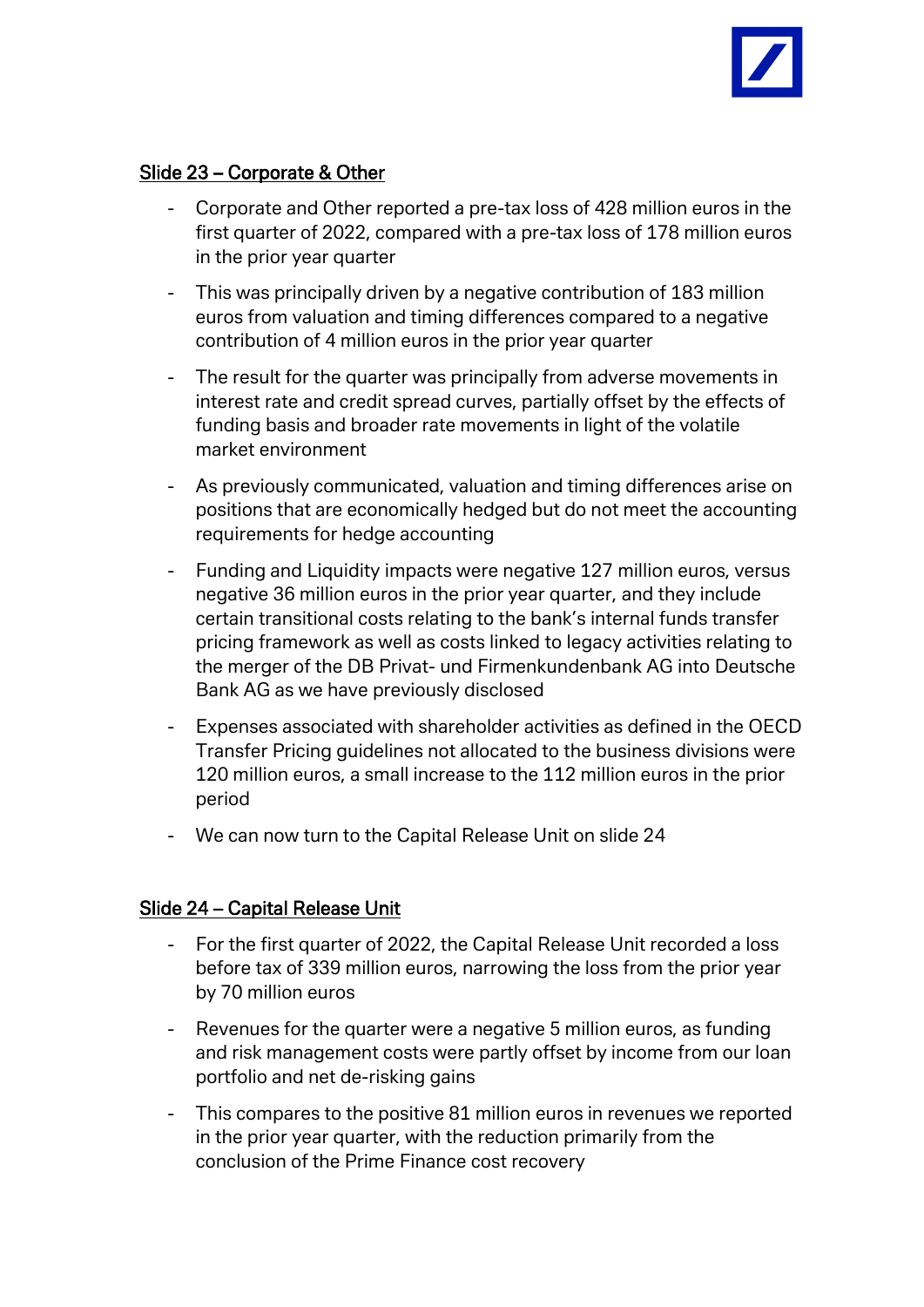

- Noninterest expenses declined by 32%, primarily driven by a 27% reduction in adjusted costs, reflecting lower internal service charges, lower bank levy allocations, and lower compensation costs
- This quarter also marks a step down in costs following the conclusion of the Prime Finance transfer
- As a result, the division reduced its loss before tax to 339 million euros, down by 17% from the prior year quarter
- Year on year, CRU reduced leverage exposure by 46 billion euros and Risk Weighted Assets by 8 billion euros
- Since the fourth quarter of 2021, the division has reduced leverage exposure by 4 billion euros through deleveraging and natural roll-offs, and reduced risk weighted assets by 3 billion euros, including a 1 billion euro reduction in Operational Risk RWA
- Looking through to the remainder of 2022, we are confident of achieving the target for adjusted cost of 800 million euros that we set out at the Investor Deep Dive
- We will also aim to drive risk weighted assets and leverage down further and expect to record a negative revenue number for the year
- Turning finally to the Group outlook for 2022 on slide 25

### Slide 25 – Outlook

- The current geopolitical outlook and macro economic environment bring a great deal of uncertainty to the financial markets and to our clients
- However, strong revenue momentum in our core businesses continues to support our revenue guidance of 26 to 27 billion euros for 2022 and, in our view, our first quarter results built a strong foundation to achieve this
- As Christian highlighted, we remain highly focused on cost discipline and continue to work towards our targets, but, the current environment remains challenging and the visible cost pressures have intensified
- We remain disciplined in managing our risks and we believe that nearterm risk is contained
- Our capital remains resilient, and our organic capital generation was offset by distributions, while at the same time we absorbed business growth, regulatory changes and the impact of the war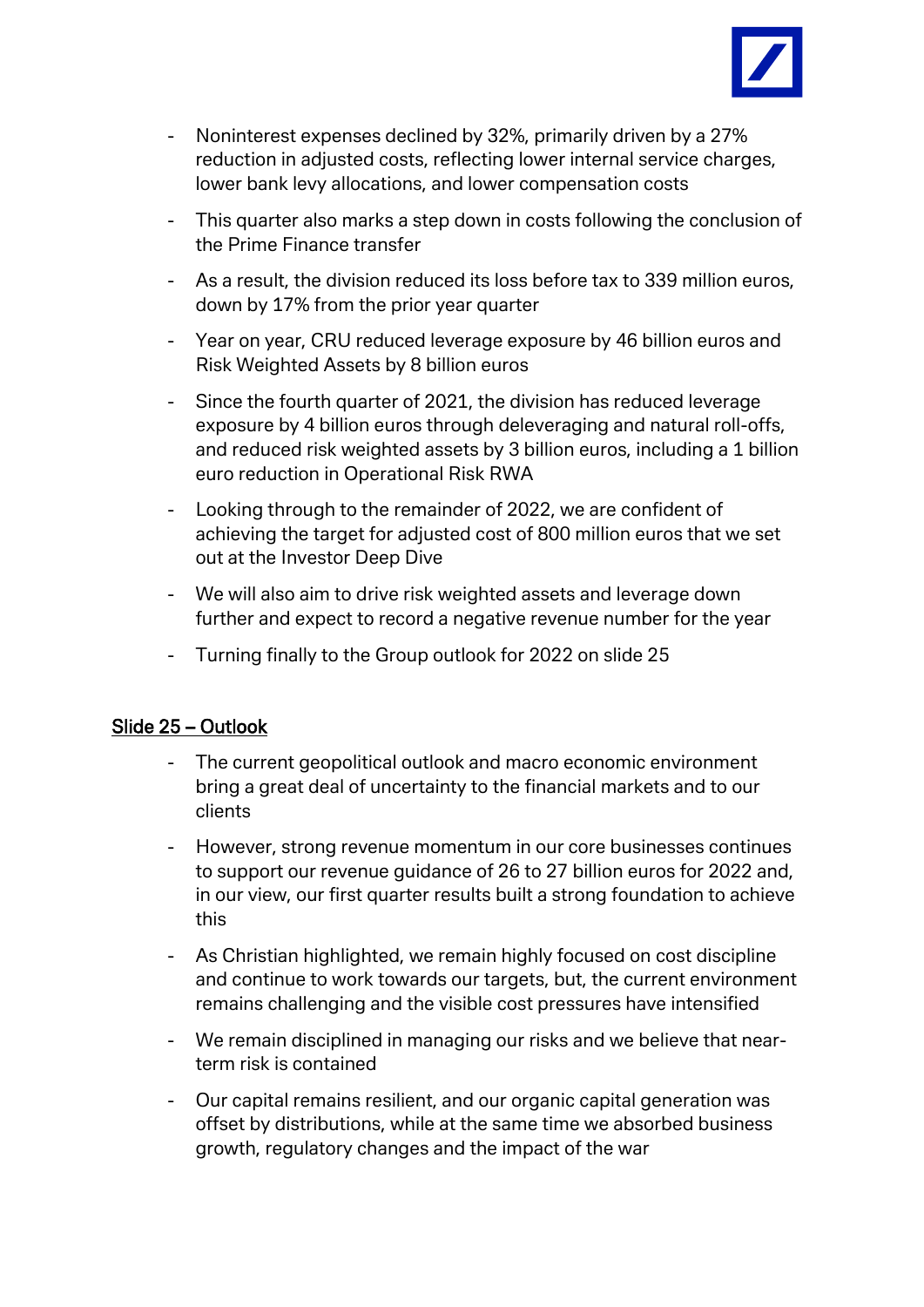

- We remain confident in our year-end guidance of around 13%, consistent with our target of greater than 12.5% for our CET1 ratio
- As Christian mentioned, we finished our share buyback program, and the expected payment of dividends immediately after the approval at the AGM will complete the shareholder distributions of 700 million euros in 2022
- We continue to work towards our 2022 targets
- With that, let me hand back to Ioana and I look forward to your questions!

### Question and answer session

| Chris Hallam<br>(Goldman Sachs) | Good afternoon, everyone. Two questions from me. FIC<br>has obviously been strong in the first quarter, and it<br>looks like you're still taking share there and you slightly<br>tweaked the IB revenue guidance for the year, but the<br>corporate bank and the private bank were also strong,<br>so I wanted to hear how you're thinking about revenue<br>trends beyond 2022, and whether what you've seen so<br>far this year changes anything at the divisional level.                                                  |
|---------------------------------|-----------------------------------------------------------------------------------------------------------------------------------------------------------------------------------------------------------------------------------------------------------------------------------------------------------------------------------------------------------------------------------------------------------------------------------------------------------------------------------------------------------------------------|
|                                 | And then second, on capital, which was slightly lighter<br>than expected, could you lay out how you see capital<br>ratios evolving through the rest of 2022 and speak to<br>whether anything is changing to a degree which might<br>make you rethink either the phasing or the absolute<br>level of the 5 billion euros capital return commitment<br>embedded in that 13% core tier 1 target for 2025?                                                                                                                      |
| James von Moltke                | Thanks, Chris, I appreciate the question. You're right,<br>FIC was strong in Q1 and it's reflecting some of the<br>trends we've been talking about for a while around<br>client engagement, the benefits of investments we've<br>been making in people and technology, the impact of<br>the rating upgrades and therefore people opening<br>business with us and lines, and that's all flowing<br>through and we think leads to a sustainably improved<br>view, obviously to some degree dependent on the<br>market wallet. |
|                                 | CB and PB, as you say, are showing the type of growth<br>that we've been calling for now a while, as interest rates                                                                                                                                                                                                                                                                                                                                                                                                         |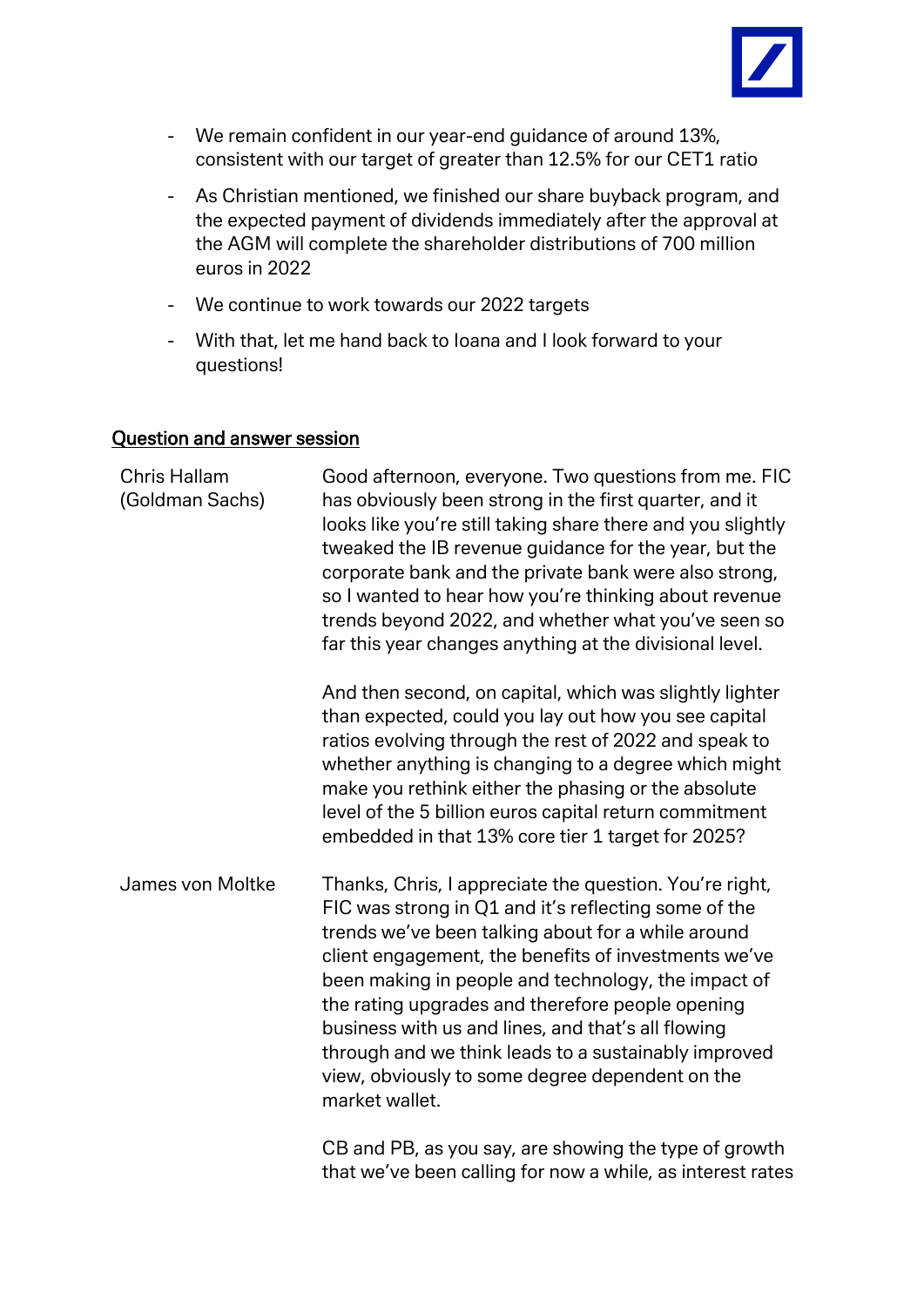

and those headwinds start to abate. We've talked for a while about underlying growth and, as you can see in CB year on year at 11% up, you're seeing the combination of underlying growth plus help from interest rates in CB. And similarly, PB, although more affected still by headwinds in the euro deposit base, you're now seeing growth come through, particularly, for example, in IPB up 4% year on year.

And so we're seeing strength in the business and it feeds our commentary back at the IDD about momentum driving the types of compound growth rates that we've called for in the period from 2022 to 2025 and we think the first quarter performance is clearly validating around that momentum and the direction of travel there.

Looking at 2022, again, the first quarter, no question, helpful in building towards the guidance that we provided. I'll remind you of Christian's comments on the last quarterly earnings call where he went through business by business what we were expecting this year. And I think as we sit here today, all of the businesses are at least in line with that guidance and in some cases, as you point out, the IB, for example, above that guidance.

And actually, as you say, we're seeing strength in CB as well that could lead to some outperformance there. And hence, as we think about the 26 to 27 billion euro guidance that we've provided for revenues this year, we actually think we're biased to the high end of that based on what we see right now.

In terms of capital distributions, we talked about the ratio target for the end of the year or objective in our prepared remark, so there's no change based on the Q1 performance to our guidance for the full year. And, to your point, there's no change in our view on the capital trajectory or the resulting distribution path that we intend.

Look, we had a 40 basis point drawdown through the quarter and, as mentioned, really the drivers were the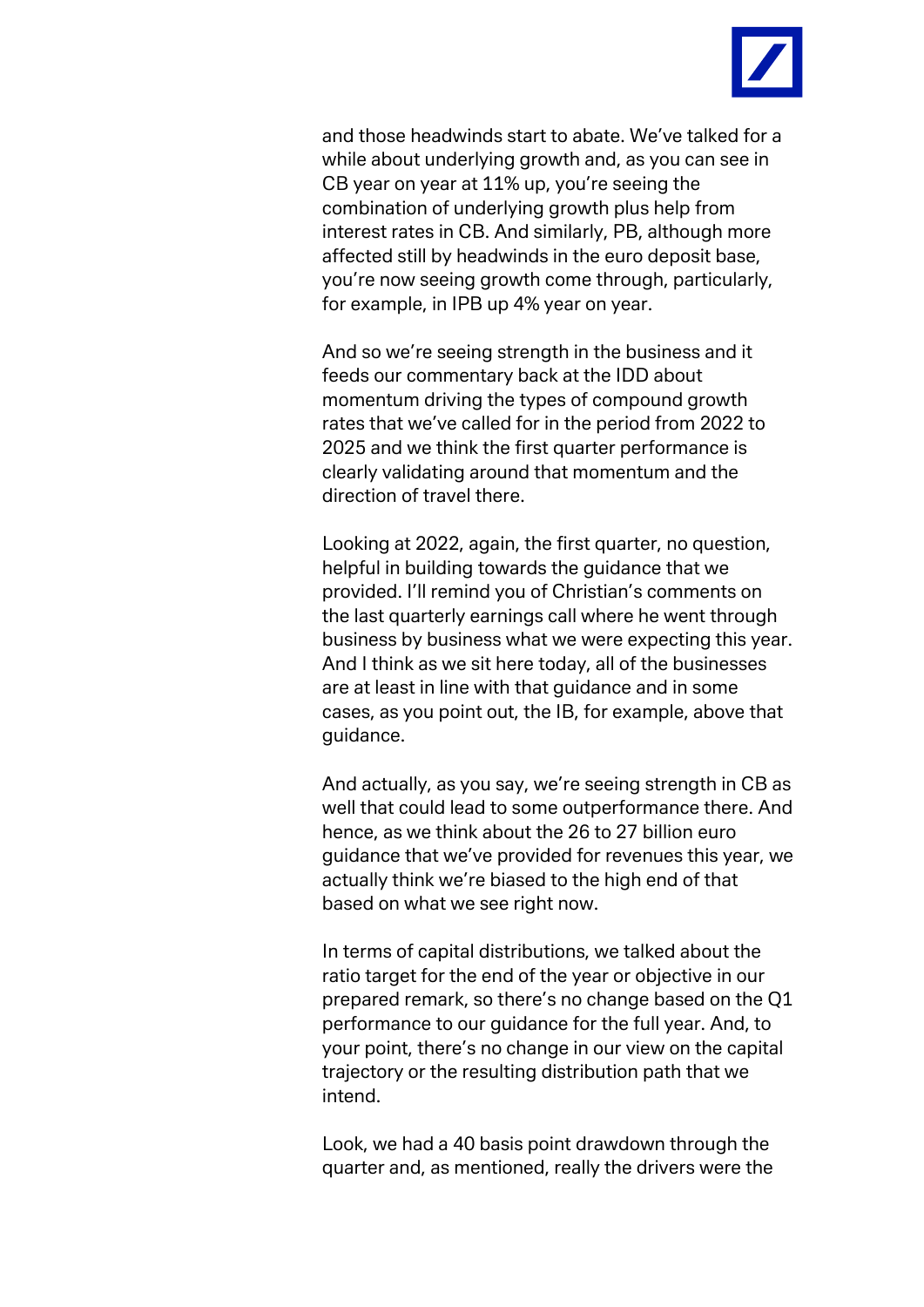

model impact and the effects of the war in Ukraine. In that latter case, much as you saw in COVID, we'd expect a lot of that 17 basis points to come back and really most of the model change was already built into our capital planning. So, as a result, no significant impact on our views for the full year, the guidance we provided, and consequently no impact at all on our distribution plans.

Kian Abouhossein (JPMorgan) Yes, thanks for taking my questions. Two questions on cost, I think that's the key issue today impacting your share price and I think there's some confusion and maybe, James, you can explain a little bit how we should read the comments.

> On the one hand, you have a cost income target of 70% stated, which implies on your revenue guidance 18.2 to 18.9 billion euros on a stated basis, and I assume there 200 million euros of restructuring charges in there. And on the other hand, there's also guidance of flat cost between 2022 and 2021 with around 19.6 billion euros clean and I'm just wondering, first of all, if you could explain that. What should we be focusing on in terms of cost guidance going forward?

> And then the second question is again related to cost. If I compare your investor day, where you talked about 3 billion euros of costs plus resolution fund and that was for January-February, the 3 billion euro. One could've argued the cost should be closer to 5 billion euro, maybe 5.1 billion euro. But we ended up significantly higher and you clearly explained that to some extent in your remarks.

> However, there seems to be a concern that there's a bit of slippage in cost discipline. And if you could elaborate on that, how over one month, less than a month, there has been so much concern around cost, or there has been a material increase in cost which was not anticipated, so to say, at the Investor Day. So, can you talk about the process and confidence around cost discipline?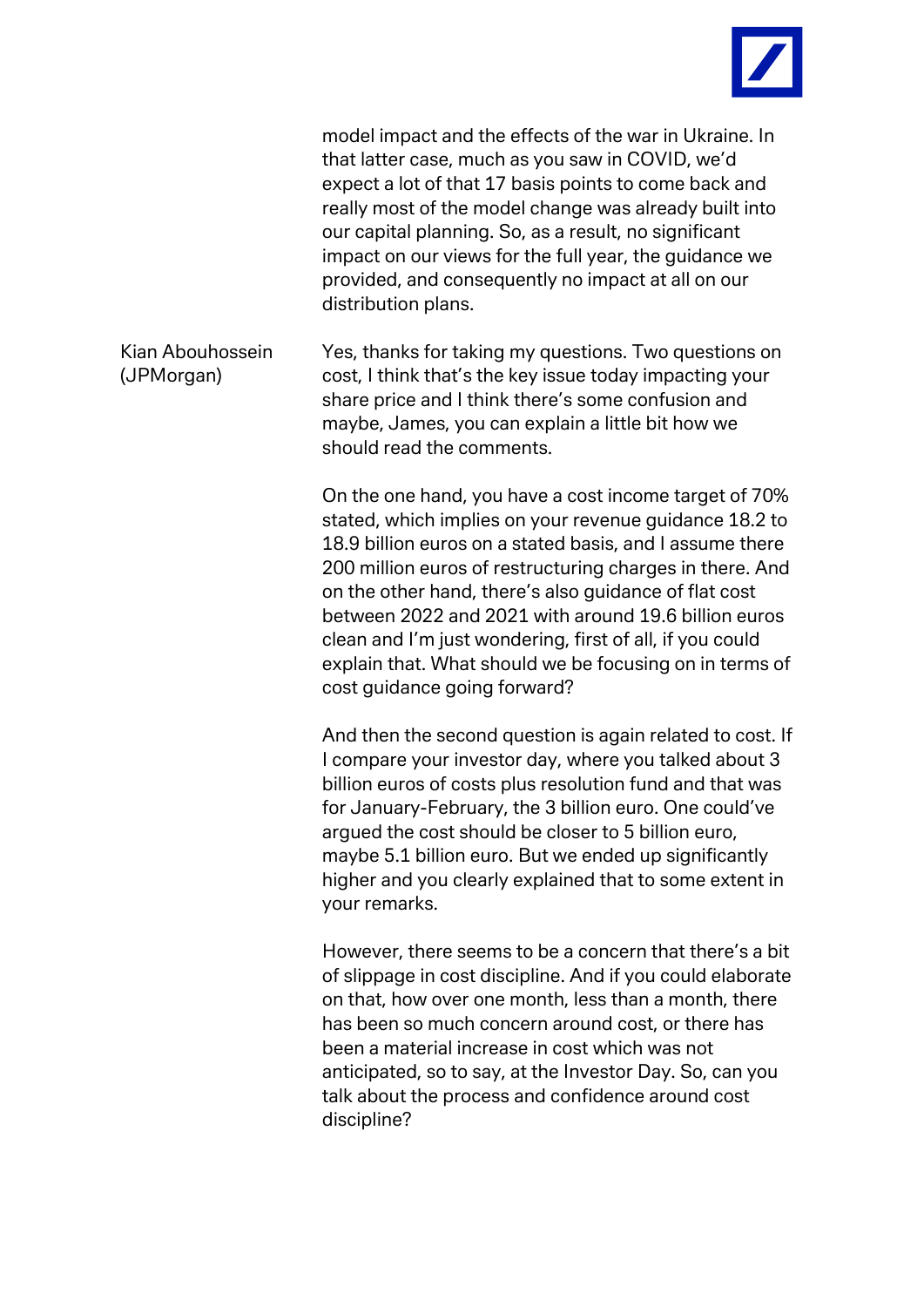

James von Moltke Thanks for the question. I appreciate it and happy to clarify if there's any confusion. The guidance that we provided is unchanged from the Annual Report outlook and as we think about costs for the full year, the essentially flat language is a range. It's a range around zero.

> And compared to last year where we look at adjusted costs excluding transformation charges and the Prime Finance expenses, so your starting point in that is 19.3 billion euros. There's a range of course and that's consistent with the earlier guidance that we provided, which was low to high 18 billion euros and remains consistent.

So that's what we've been working to and aligns, as you say, with the revenue guidance we provided and the fact that we're working to a 70% cost income ratio target. So that's the guidance we're providing and what we're working towards.

If I think about where we were back at the beginning of March, we'd had two months of expenses where the run rate combined was really at about 1.5 billion euros taking January and February together, which was clearly encouraging to us. That excludes the single resolution fund costs and I think we were clear in thinking about that as the, call it the operating expenses, excluding single resolution fund.

And, as you can see, March came in higher than that run rate, call it 1.6 billion euros, principally reflecting the compensation items that I mentioned in the prepared remarks. Now, those compensation items essentially materialized in March. We make variable compensation determinations at that time based on revenues and profitability for the quarter as we see it.

The carry costs that we incurred in DWS only became visible to us as the valuations, frankly, came in the underlying investments. And actually, some of the hiring costs also materialized in March. So much of that cost ascension was in fact March and not entirely visible to us when we spoke with you.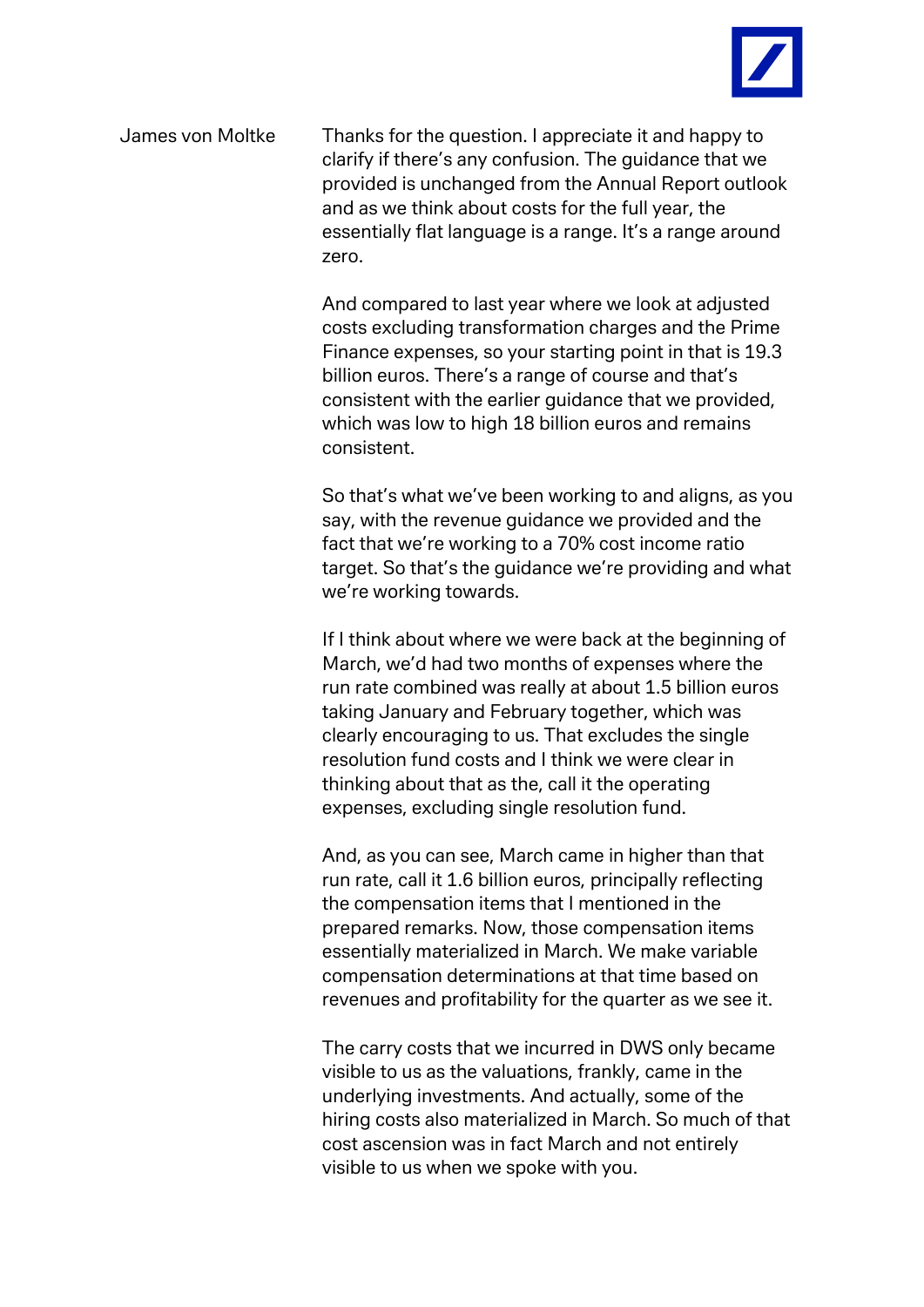

|                                | I will say what's encouraging is that the non-<br>compensation guidance, when we tie back to the 450<br>million euro sequential decline that we talked about in<br>January, we're looking at non-compensation costs that<br>in fact were better than that original guidance. And the<br>miss relative to the 450 million euros of about 90 million<br>euros really all explained by these variable<br>compensation items, by and large costs that we<br>consider positive in as much as they reflect current or<br>future revenues. |
|--------------------------------|-------------------------------------------------------------------------------------------------------------------------------------------------------------------------------------------------------------------------------------------------------------------------------------------------------------------------------------------------------------------------------------------------------------------------------------------------------------------------------------------------------------------------------------|
|                                | So, lots of work underneath the hood there, but we're<br>working towards the 70% and notwithstanding some of<br>these higher expenses in the quarter, some of which, as<br>you know, are out of our control. The SRF, we don't get<br>that invoice until April every year. Some of which was<br>late in the quarter reflecting performance and new<br>information.                                                                                                                                                                  |
|                                | The fact that we were able to offset it in the quarter on<br>a cost income ratio basis, given the strong revenues, I<br>actually think is an encouraging sign and continues to<br>put us on track for the cost income ratio that we've, as<br>we continually say, we've been working towards. I hope<br>that helps clarify a little bit, Kian.                                                                                                                                                                                      |
| Kian Abouhossein<br>(JPMorgan) | Yes, that's very helpful. If I can just follow up just one<br>more time on the absolute cost number. Should I think<br>more around the cost income as a main biding<br>constraint of 70% for this year or more around the level<br>of cost in line with last year?                                                                                                                                                                                                                                                                  |
| James von Moltke               | Well, of course we give guidance. Management's<br>objective is to work to that 70% target that we've set.                                                                                                                                                                                                                                                                                                                                                                                                                           |
| Kian Abouhossein<br>(JPMorgan) | And that's achievable with your 26 to 27 billion euros<br>revenue?                                                                                                                                                                                                                                                                                                                                                                                                                                                                  |
| James von Moltke               | Exactly. And we translate that into guidance consistent<br>with what's required in our outlook statement, which<br>compares to the prior year and, again, we've been<br>consistent on that. In terms of what management's<br>focused on, we're focused on managing our run rate<br>costs month by month, quarter by quarter.                                                                                                                                                                                                        |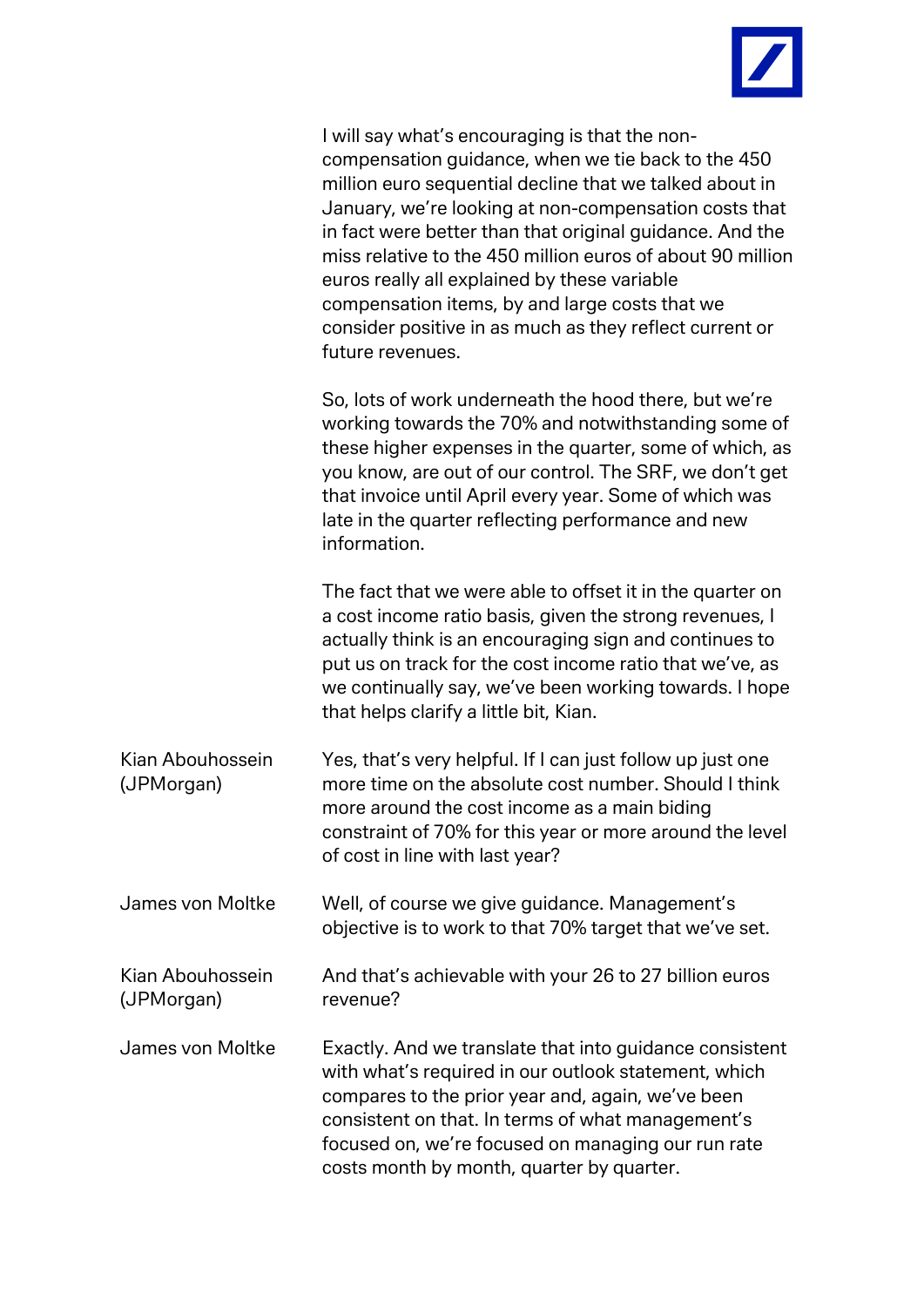

|                                     | We've obviously acknowledged that there are some<br>headwinds, some of which appeared already in Q1and<br>that are not repeating in general, and that we're<br>working hard to offset those headwinds. Again,<br>hopefully that gives you a sense of really where<br>management's focus is.                                                                                                                                                                                                   |
|-------------------------------------|-----------------------------------------------------------------------------------------------------------------------------------------------------------------------------------------------------------------------------------------------------------------------------------------------------------------------------------------------------------------------------------------------------------------------------------------------------------------------------------------------|
| Nicolas Payen<br>(Kepler Cheuvreux) | Yes, good afternoon. Thanks for taking my questions. I<br>have two, please. The first one would be on NII and I<br>wanted to see if you could give us maybe an update on<br>the outlook that you gave us last quarter and if there<br>have been any changes versus last quarter.                                                                                                                                                                                                              |
|                                     | The second question would be rather with regard to<br>your discussion with German corporates and what level<br>of activity they're expecting for the rest of the year. And<br>beyond this, if there were any concerns regarding<br>growth slowing down, a potential recession next year in<br>Germany, and any general concerns that you are<br>discussing with them. Thank you very much.                                                                                                    |
| James von Moltke                    | Thank you, Nicolas. Look, NII is really one of the<br>reasons that supports our confidence in the guidance<br>that we've provided, and we wanted to give you a little<br>bit more color on that on slide nine in the deck, some<br>new disclosure that we have, really underscoring our<br>view that we've reached the turning point in NII and net<br>interest margin.                                                                                                                       |
|                                     | And that's driven of course by both growth in the loan<br>book as well as the efficiencies in the balance sheet and<br>now increasingly from interest rates. So that gives us<br>real confidence about the forward on interest income.                                                                                                                                                                                                                                                        |
|                                     | If I speak to your question about German corporates,<br>we're all going through an unprecedented crisis and<br>resulting from these awful events that we're seeing in<br>Ukraine, but the knock-on macroeconomic<br>consequences of all of that. German corporates of<br>course are reacting. They're acutely aware of some of<br>the changes in supply chains, obviously energy pricing,<br>the sufficiency of energy supply and so we're working<br>hard to adjust to that new environment. |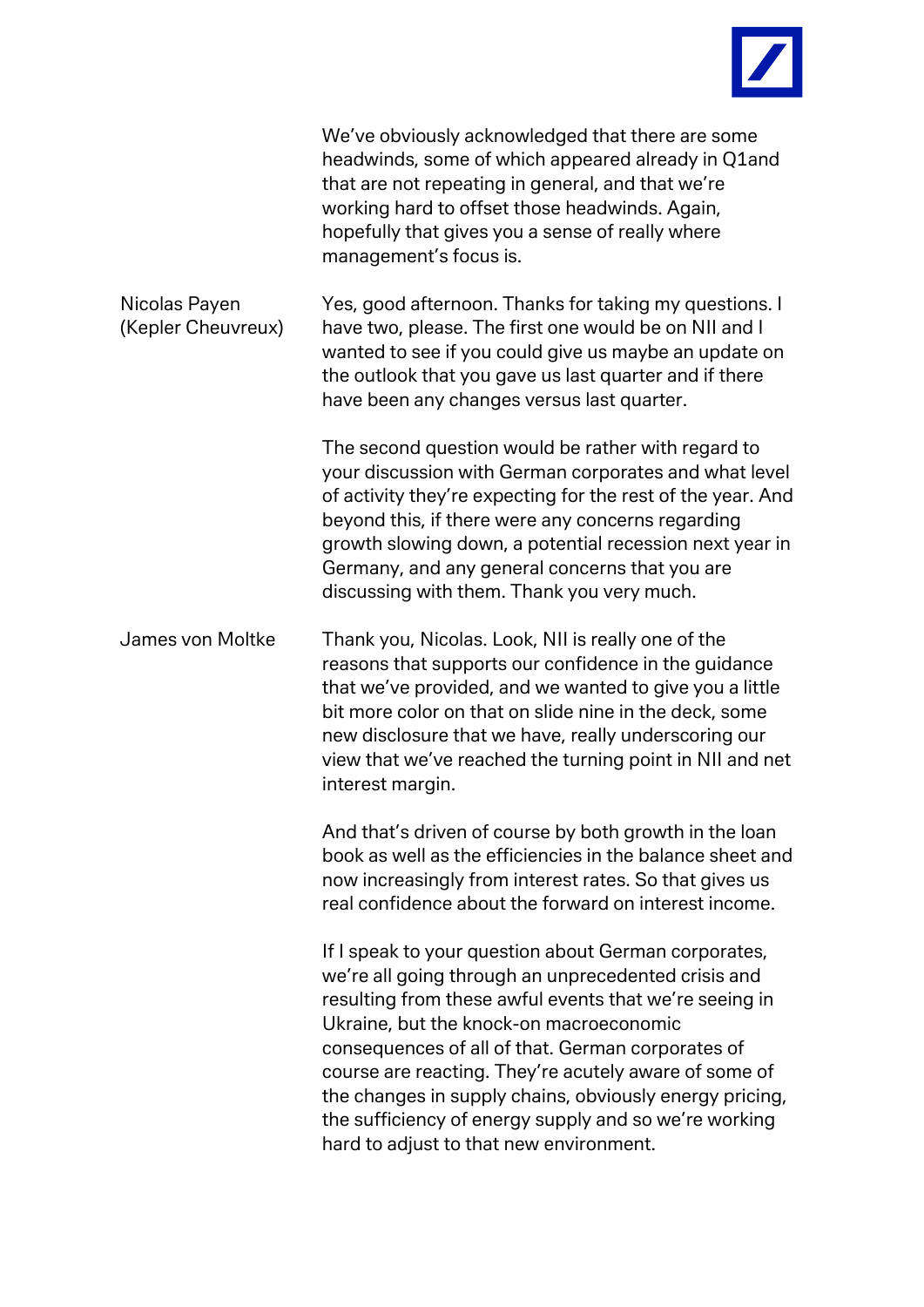

| I think in general you see a relatively high degree of  |
|---------------------------------------------------------|
| adaptability in the German economy and that's           |
| something that we're working with clients on, including |
| how do you adapt your supply chains. And we think it'll |
| probably mean that there's more support in lending      |
| needed for the German economy and clearly that's our    |
| role. We stand ready to support the economy, to         |
| support our clients as they gear up to respond here.    |

We think it's generally supportive of driver growth in the Corporate Bank, both of supply chain, the additional lending, what is happening in the payment space and so are generally encouraged by the trends we see today Obviously with an awareness that the disruptions in a higher rate environment may lead to a recession further down the road. And we all need to be mindful and appropriately cautious about the outlook on that basis.

| <b>Stuart Graham</b> | Hi, thanks for taking my questions. I had two. It follows |
|----------------------|-----------------------------------------------------------|
| (Autonomous)         | on from those last comments, James. The Bundesbank        |
|                      | put a study out saying if the gas stops, there's a deep   |
|                      | recession in Germany. I'm sure you've done a stress       |
|                      | test on what that means for your loan book. Can you       |
|                      | give us a feel for what that impact would be in terms of  |
|                      | your ECL, please? That's the first question.              |

And then the second question is also following on, on the rate sensitivity. You gave that slide at the IDD saying that the forward curve as it stood, I think with 400 million euros of benefit for 2022 and 1.5 billion euros for 2025. Obviously, the curve has steepened further since then, so can you give us an update on those two numbers, the 400 million euros and the 1.5 billion euro, please? Thank you.

James von Moltke Sure, happy to, Stuart, and thanks for the questions. Look, I'll take them in reverse order. The answer is the curve has improved the revenue outlook relative to that curve that we showed or the impact that we showed. And so, if we're looking at recent curves, it would impact interest rates or interest income this year by over 100 million euros and the 2025 cumulative impact by around 500 million euros, so we'd be closer at the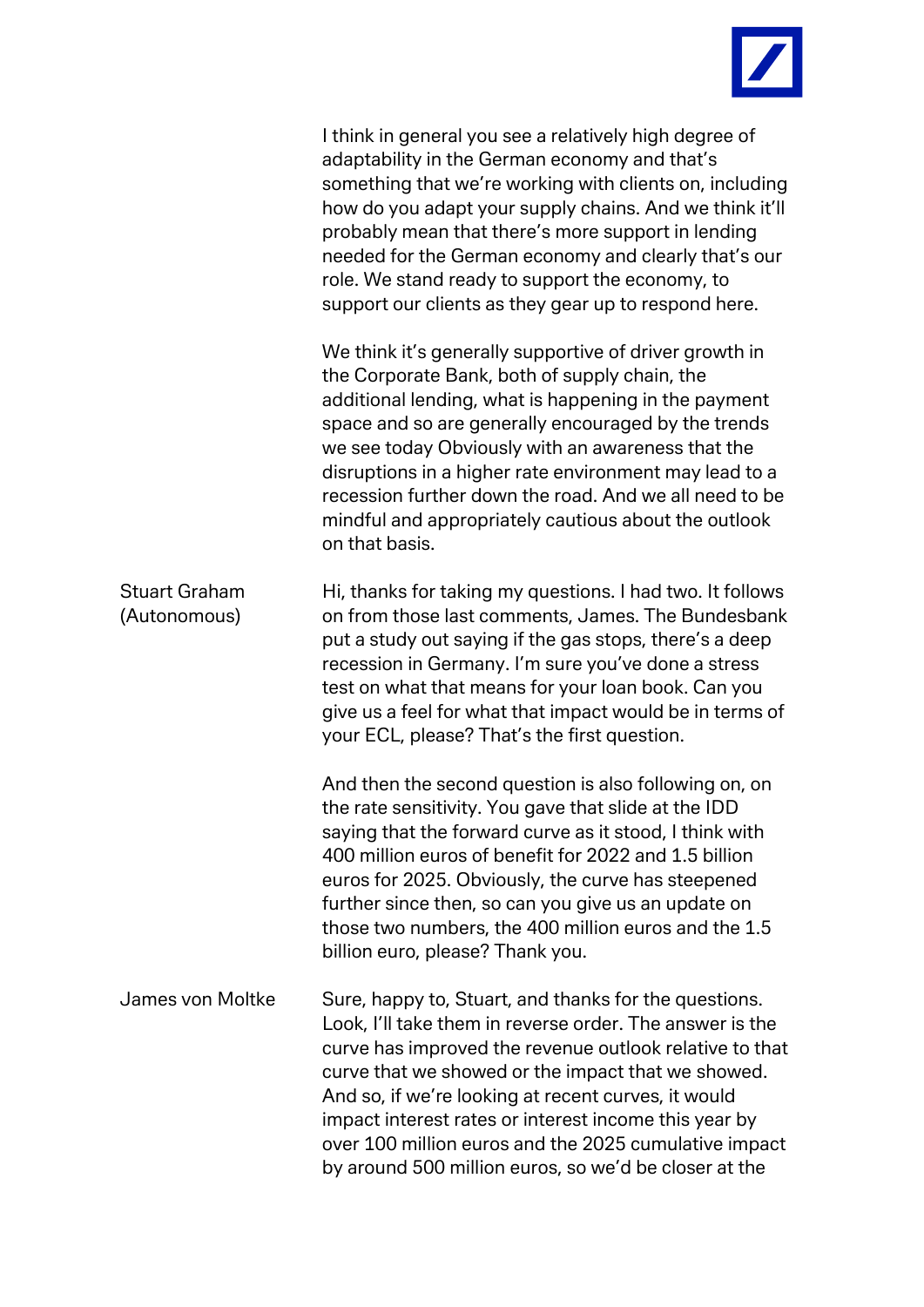

end of that period we showed to 2 billion euros than 1.5 billion euros.

So continued support from interest rates, even relative to the guidance that we showed, and it again supports the strong feeling we have about the guidance for this year's revenues again coming in that 26 to 27 billion euro range and, as I say, biased to the high end as things stand.

One thing, Stuart, I gather you'd asked why we didn't repeat that slide in the disclosure. The reason is it was a December 31st, 2021 step-off number and as time goes by it essentially becomes old and so we didn't want to repeat essentially stale numbers. But absolutely a fair question about that sensitivity and it's one of the reasons we are beginning to provide this interest earning assets and net interest margin disclosure.

On your question about the downside scenario around an interruption of energy supplied to the German economy. I've been talking with our economists. Naturally, we do our work looking at these scenarios. We would come out with similar numbers, frankly, to the Bundesbank study. And so it is a relatively significant impact on the economy in that stress case and potentially a lasting one because you can't refactor the economy and source supplies all that quickly, so it potentially would be an effect that goes beyond one year.

I can't provide you with the ECL impact. That would be a lot of stress testing disclosure. But what I can say is it's not too different from other scenarios that we look at and, frankly, prepare for, which I think is the important takeaway. The stress scenarios that we look at in our credit book, even in severe scenarios, are manageable for us.

And I think the other thing that's very important as you think about that scenario is that Germany has shown itself to have the fiscal space and the political will to support the economy, to support households and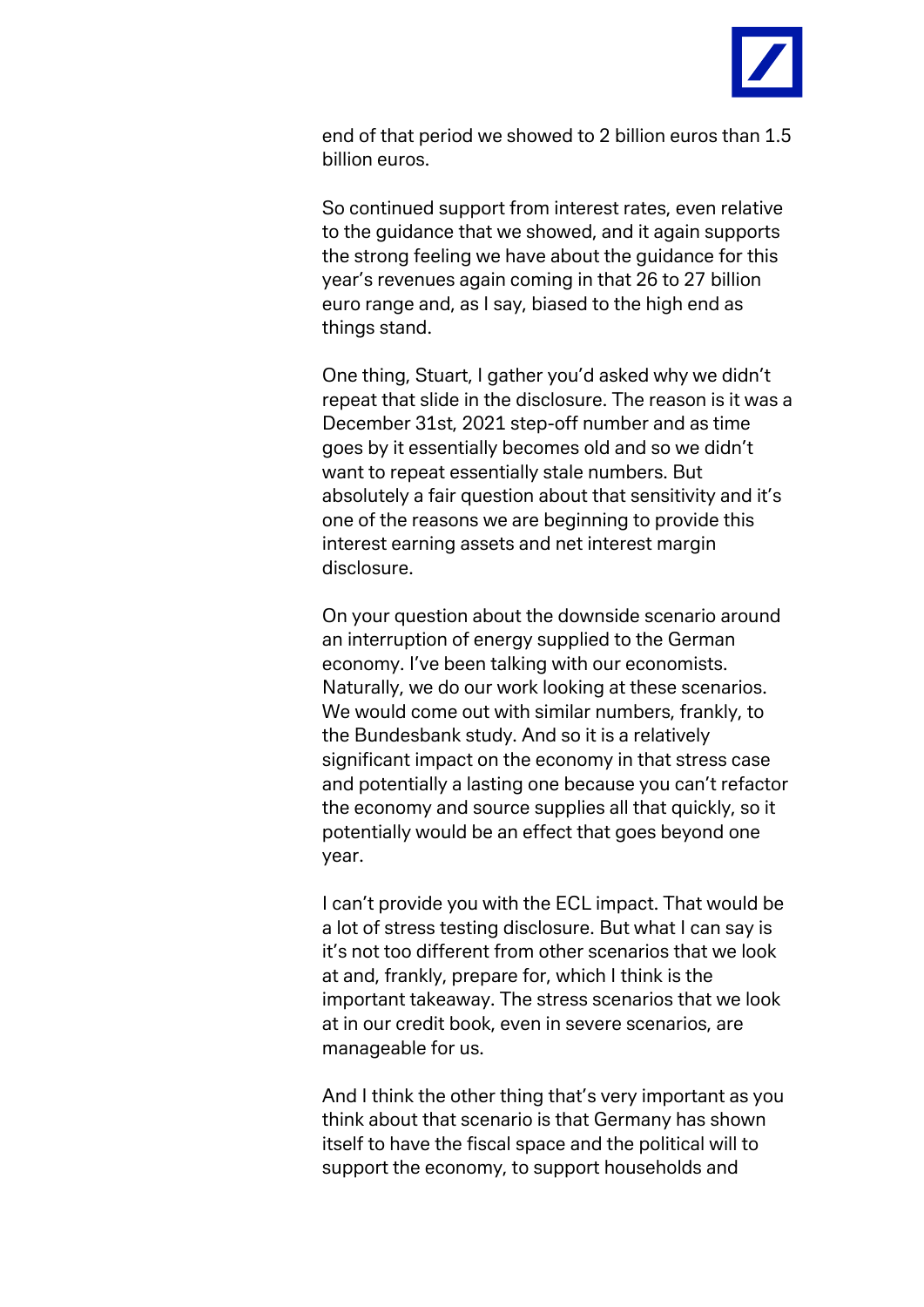

|                                      | corporates in managing through some of these policy<br>driven shocks that have taken place. So those ECL<br>impacts that you're asking about of course would be<br>mitigated by whatever action the government were to<br>take, either directly or through the development bank.                                                                                                                                                                                                                  |
|--------------------------------------|---------------------------------------------------------------------------------------------------------------------------------------------------------------------------------------------------------------------------------------------------------------------------------------------------------------------------------------------------------------------------------------------------------------------------------------------------------------------------------------------------|
|                                      | So, it's really very hard to speculate and wouldn't give<br>you much value, frankly, given how subjective it is and<br>the uncertainty about the mitigants. But it's something,<br>as you know, because we're so focused on risk<br>management, on the concentrations in our books, we<br>hedge, as you know, a significant amount of the credit<br>risk on our books through various mechanisms. These<br>are the types of adverse scenarios that, frankly, we're<br>preparing for all the time. |
| <b>Stuart Graham</b><br>(Autonomous) | That's fair. So, for the 5 basis points of extra provisions<br>this year you referenced, that's just the direct Russia.<br>There's nothing for supply chain bottlenecks, any<br>possible indirect impacts, is that right?                                                                                                                                                                                                                                                                         |
| James von Moltke                     | Yes, that's right. So, we're looking at a base case today.<br>We're not building provisions for that, what we still<br>think is unlikely downside case. But, again, frankly, on a<br>net basis, with some assumptions about the severity of<br>the crisis and the degree of fiscal support, the<br>increment may not be that much more than, frankly,<br>we've shown already. Again, it's very path dependent.                                                                                    |
| Daniele Brupbacher<br>(UBS)          | Good afternoon and thank you. Can I briefly come back<br>to the capital return question? And you made some<br>remarks already, but I was just wondering what would<br>currently prevent you from doing further buybacks this<br>year. Or what, just to put it the other way around, what<br>would make you start another program already this<br>year?                                                                                                                                            |
|                                      | Is it a 12.8% CET1 ratio? Does it have to be above 13%?<br>Or what is really preventing you from doing another<br>one? Because currently dividends and buybacks, the 8<br>billion euros in total are a bit backend skewed, backend<br>loaded and I would prefer to have a bit more already<br>this and next year.                                                                                                                                                                                 |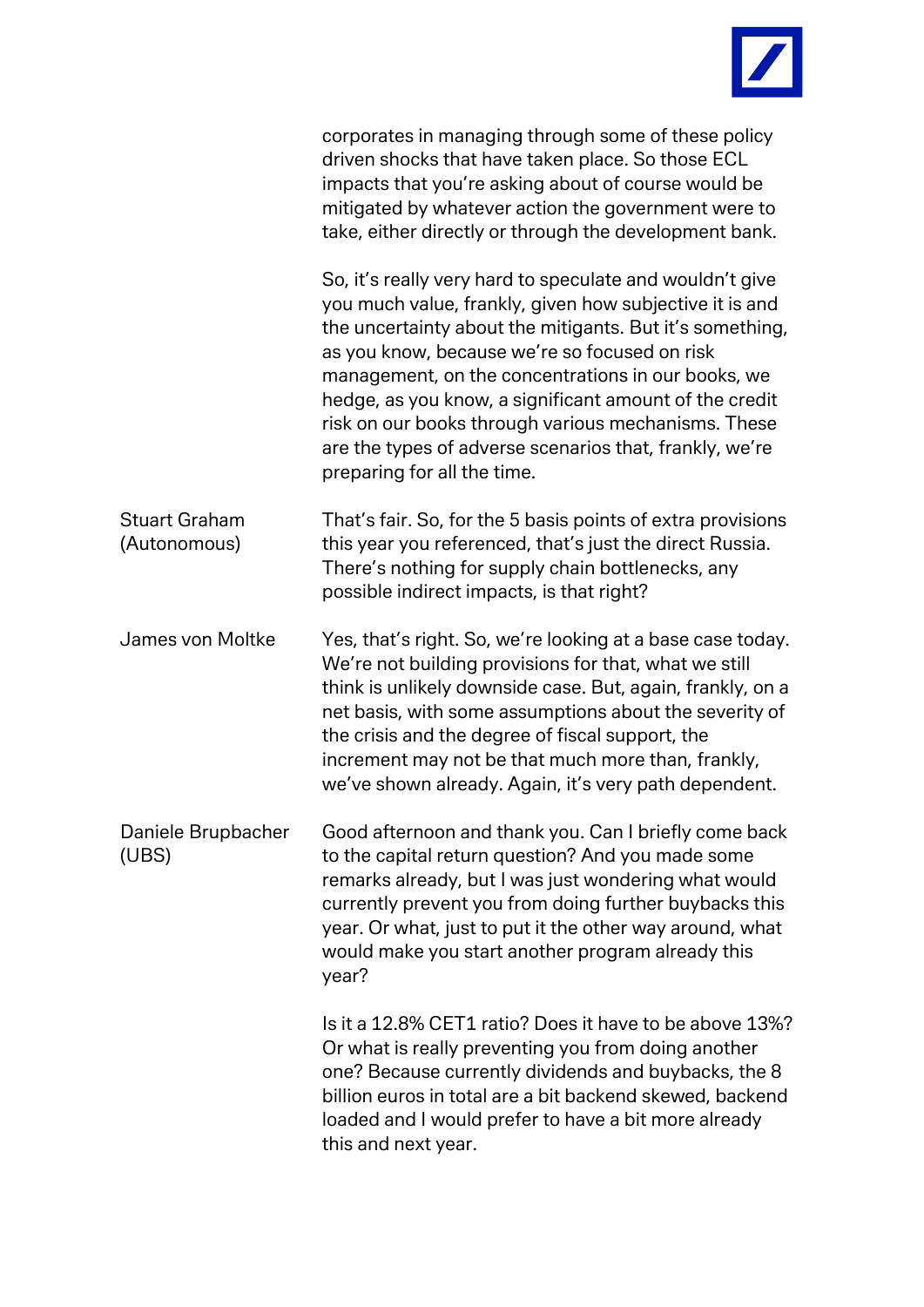

And then secondly, more a technical question. You mentioned again the DTA benefits potentially. Can you give us a range of where that could land in terms of positive impact because obviously it could be quite important in the context of the 8% RoTE target? Thank you.

James von Moltke Sure. Thank you, Daniele. Look, in this environment, a war going on, all of the uncertainties that we just discussed with Stuart, I think by itself that would temper any management team's perspective about accelerating or growing capital returns. So it's something that we would look at in light of the environment we're in and the uncertainties we have.

> Clearly, right now the focus for us is delivering on that guidance we've given for year end. That means that we need to build a little bit of capital on a net basis through the year. We think most of that will come in the second half based on organic earnings growth or capital generation through earnings, while supporting the balance sheet growth that was in our planning.

And, as you know from our discussions after the IDD, we'd given ourselves some room in our capital planning, some flexibility, particularly in 2023 and 2024, and hence we just don't see any impact of today's ratio or outlook on our distribution plans. But equally, given the uncertainties, we wouldn't be in a rush to accelerate at this point.

On the DTA, it's hard to say. It's going to depend on the analysis that we do every year of US profitability, both in-year and on a projected basis. But to give you a rough range, it could be at similar levels to what we saw in the fourth quarter of last year, so call it around 300 million euros in the tax line.

| Magdalena Stoklosa | Thanks very much, and good afternoon. I've got two     |
|--------------------|--------------------------------------------------------|
| (Morgan Stanley)   | questions, James. One unfortunately still on costs and |
|                    | another one on the corporate lending and pipeline      |
|                    | there as well.                                         |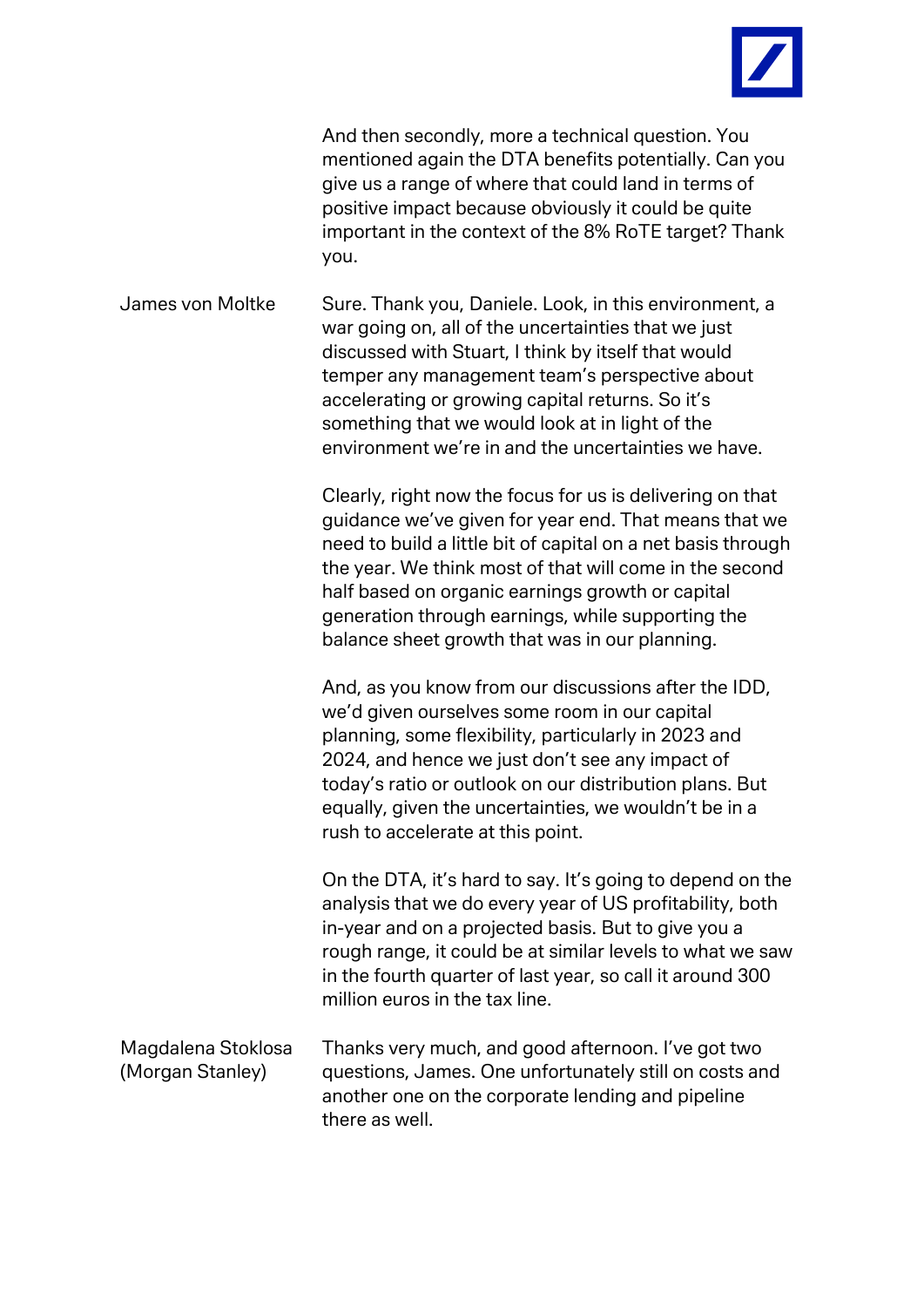

So on costs, how should we scale the sources of inflation because we've got two things, we've got the payroll and we've got your variable comp. So on the variable comp, I'm with you, it comes with the revenue offset. But how shall we scale your payroll inflation because of course that we all take on the chin and I assume that's particularly acute in Germany and IB. So any colour there would be very useful.

And second, your lending growth in the corporate bank continues to be strong and I just wonder, how do your pipelines look there and what were the drivers of the current demand? What are you seeing there? Thanks very much.

James von Moltke Sure. Thanks, Magdalena, for the questions. So, look, it is payrolls that we're looking at most carefully. You've seen on non-comp we've been very, very focused and I think over several years now. And while you do see vendors attempting to put through price increases, it's something in part we're protected from contractually and in part we manage through competitive bidding and demand management internally. So, we're very focused on the non-comp lines and, as you say, variable compensation in a sense is a good thing when it increases.

> On the payroll, one thing I'll tell you, the recent agreements that we reached in Germany are in line with our planning. So, while there's of course pressure all around the world, at least that item has been now finalized without presenting pressure to the planning or is in line with the planning.

> I think where we see pressures, and I think some of our peers have also talked about this, is just retention and recruiting, which reflects the inflation that is out there in the marketplace in compensation costs and that's something we've got to work hard to manage. We want to be competitive. We clearly need to execute on our plans, including incidentally our control investments. But our work that is cut out for us to do that within our budgets and that is where we see some inflation that needs real focus to address.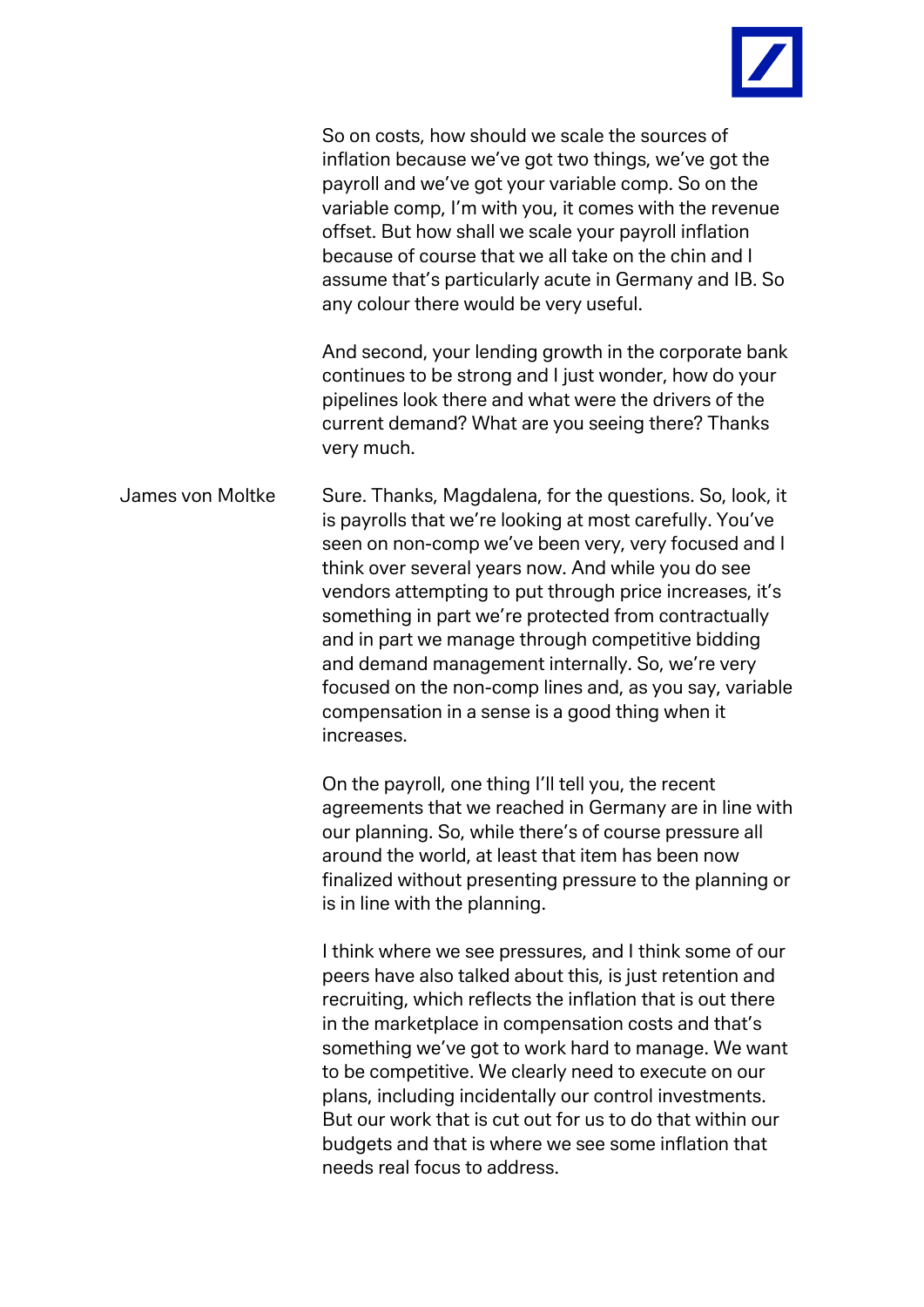

In terms of the Corporate Bank lending pipeline, we're very pleased, I have to say, with the steady loan growth we've seen across both Corporate Bank and Private Bank, by the way. So, 2 to 3 billion euros per quarter of loan growth is a good level for us we'd like to see sustained and it remains, to the question about risks earlier, within our risk appetite and quality origination and also the client perimeter we target.

What's driving the CB is really Trade Finance and efforts that we've made over time to invigorate the lending side of our client discussions. For a long, long time the corporate banking salesforce was really a liability salesforce and it takes quite a long time to retune it to be both sides of the balance sheet and also to line them up in a way that's sympathetic to how we manage liquidity and essentially the funding cost.

So, we're very pleased about seeing now a hopefully long-term sustainable impact on loan growth and, as I mentioned earlier to Nicolas' question, we think that this environment, far from being a detriment somehow to this, is an environment where we're that much more needed and relevant for our clients, including with our balance sheet.

Anke Reingen (RBC) Yes, thank you very much for taking my questions. It's just two follow-ups. The first is on the NII. I guess it's just a question you wanted to avoid, but the NII in Q1 of course Private Bank and Corporate Bank is already relatively strong or bounces up quite a bit versus Q4 2021. So should we think that part of the 400 million euros you previously mentioned, and now 500 million euros you said for 2022 is already reflected in Q1? Or is it largely coming later in the year?

> And then on the RWA inflation Normally you're quite specific on what we should expect in the rest of the year and this time you're a bit more vague. Is that because you have something in mind and you can't qualify it, or is it just generally cautious? Thank you.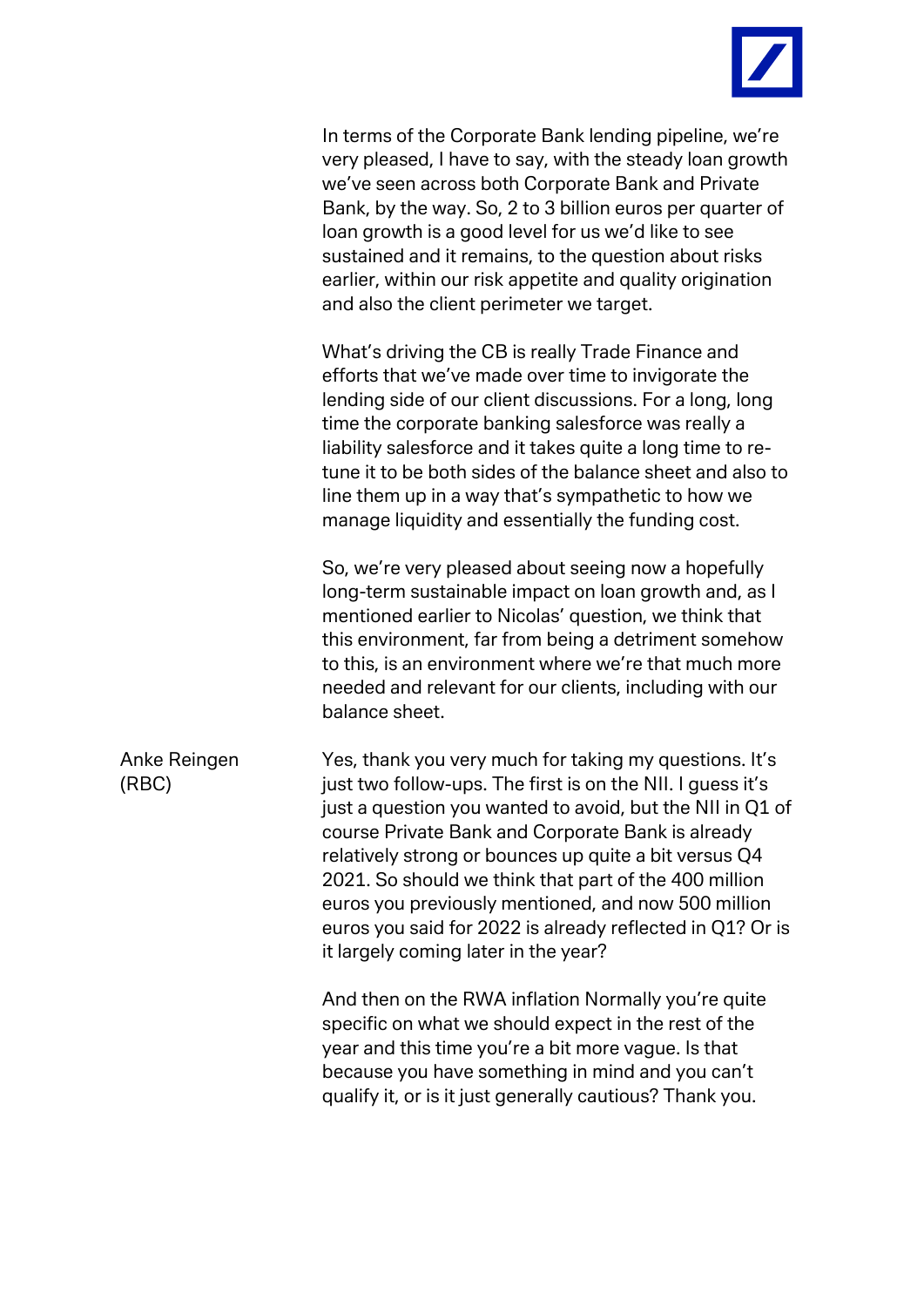

James von Moltke Thank you for the questions, Anke. So, on the first one, we see it accelerating as the year goes by. So, a relatively modest amount of that 500 million euros is in the Q1 numbers and it's only in the CB non-euro piece. And, as you can imagine, especially with rate sensitivity to the short end in dollars and dollar-related currencies in CB, that's only just started and may move quite quickly.

> In the euro books, and of course PB is overwhelmingly euro, whatever the ECB actions are, both in magnitude and timing, would impact the rest of the year, potentially north of the 500 million euros because it isn't clear to us that everything that the ECB will do ultimately is already priced in.

> You need to remember that there'll be a lot of moving parts when the depot rate moves. There's reversing deposit charging, there's reversing the tiering, but then there's benefits from zero floor deposits and benefits from the asset side that come through. So, there's a lot of moving parts, but the basic trajectory is significantly positive and accelerating through the year based on what we're seeing so far.

Right now, we would assume that the ECB has moved in its depot rate to up by, say, 75 basis points and the Fed by 235 basis points. And that largely hasn't happened yet, so you can see the frontend impact still lies ahead.

On the RWA inflation, yes, there is some uncertainty. We talk about these examinations that take place. We had the same experience through TRIM where you go through examinations, there's feedback and discussion, and then a number in terms of model adjustments or overlays is something you incorporate into your RWA. There're some discussions underway and we just don't know the outcomes of that at this point, so don't know really what to build in at this point.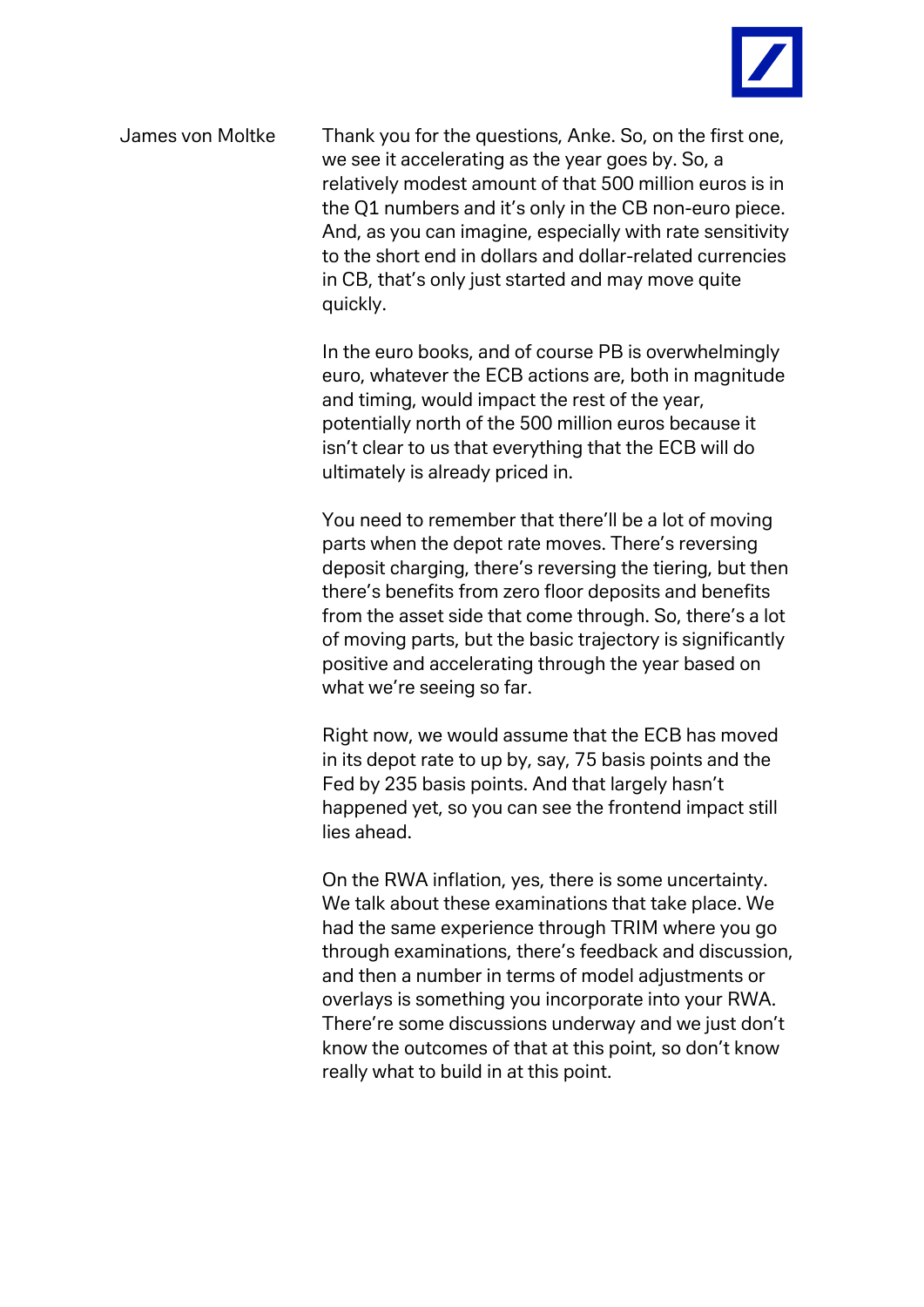

| Jeremy Sigee<br>(BNP Paribas Exane) | Thank you. Two questions, slightly linked. The first one<br>in particular is linked to some of the earlier discussion<br>about provisioning. It's been notable that some of your<br>US peers and also one of your German peers and the<br>US banks as well are taking precautionary provisions to<br>cover the range of economic scenarios that could be<br>ahead of us.                                                                               |
|-------------------------------------|--------------------------------------------------------------------------------------------------------------------------------------------------------------------------------------------------------------------------------------------------------------------------------------------------------------------------------------------------------------------------------------------------------------------------------------------------------|
|                                     | You don't seem to have done so much of that and I just<br>wondered what your thoughts are on whether there's<br>merit in booking some of those precautionary<br>provisions given the range of uncertainties, the<br>potential impacts that could be coming.                                                                                                                                                                                            |
|                                     | And then my second question is on the Corporate<br>Centre, which was a heavier drag than normal, and then<br>the run rate guidance, and you've given us the various<br>components of that and I just wondered, do we expect<br>all of those to normalize quite rapidly in the remainder<br>of the year? Thank you.                                                                                                                                     |
| James von Moltke                    | Thanks, Jeremy. Appreciate the questions. So, look, we<br>think we have done so in terms of precautionary<br>provisions and I'd point you to the disclosure on pages<br>31 and following on our IFRS 9 determinations and the<br>overlays that we put in. As I said to Stuart, it doesn't<br>reflect a severe downturn scenario at this point.                                                                                                         |
|                                     | We do build essentially variations into our models. So,<br>we use a central scenario, macroeconomic variables,<br>and the ranging of scenarios around that is essentially<br>implicit in the models. So, it's reflecting the IFRS 9<br>model-driven. It's then reflected in the FLI, the forward-<br>looking indicators. In other words, changes in those<br>variables on a forward-looking basis, and then we've<br>applied some additional overlays. |
|                                     | You may see those overlays as relatively modest<br>compared to peers, but, as we said, in the experience<br>going through 2020 and the COVID impact, our view is<br>that simply reflects the relatively low-risk loan book that<br>we run and sensitivity. It's highly collateralized, it's<br>often hedged in terms of credit risk and hence our<br>precautionary provisions sometimes seem less than                                                 |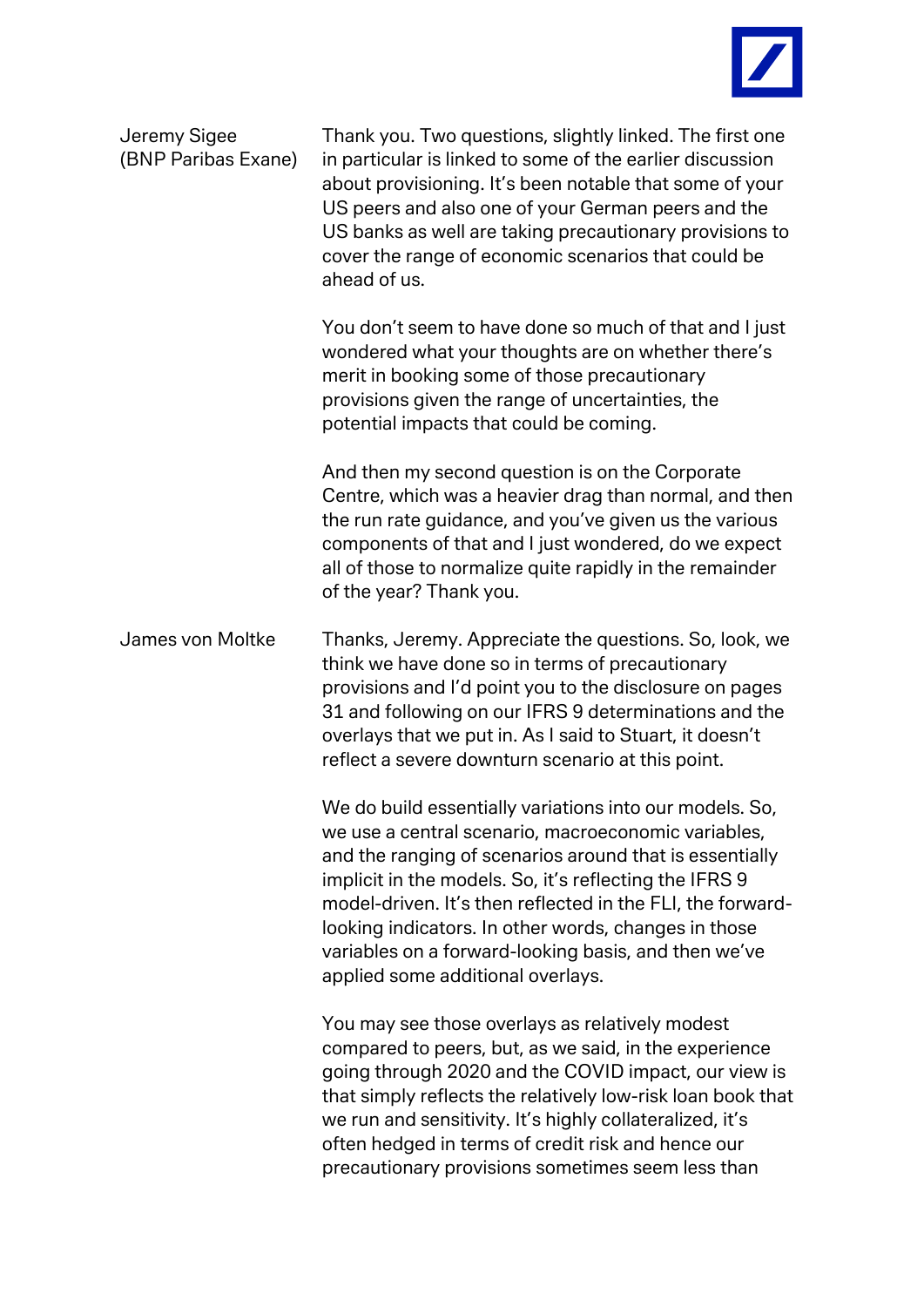

others. But I'd invite you to look at the disclosure in terms of how it's predicated.

The Corporate and other numbers, as you call out, were a drag on the performance this quarter. So, we had considerable headwind from Valuation & Timing differences in rounding 200 million euros there and a higher than normal treasury residual. I would not expect those to repeat and anything like that magnitude in the quarters to come.

Valuation & Timing is inherently a function of the markets and we saw a huge amount of volatility in the quarter, so overall we were reasonably pleased with the outcome there given all the twists and turns that took place. And remember, essentially that V&T, first, it can reverse any given day based on the changes in curves and relationships and, second, ultimately those losses will pull to par over time given that they're hedging accrual positions.

And on the treasury residuals, again, we've given guidance of around 300 million euros there, so the first quarter was unusually heavy, and we'd expect that to moderate as well over the year. But net-net C&O is a drag on the core bank performance and the group.

| Hi, thanks for taking my questions. So, the first one is |
|----------------------------------------------------------|
| on your NII guidance. If I understand correctly, this    |
| doesn't include the TLTRO runoff. So, if we did assume   |
| that this program is run off, to what extent would it    |
| bring down your NII guidance?                            |
|                                                          |

And then secondly, just revisiting the cost trajectory again. How committed are you still to this 450 million euro sequential reduction in cost going forward and what will be the starting point looking at Q2 onwards? Do we take that 4,616 million euros on slide ten or do we also take off the higher again compensation one-off that you indicated?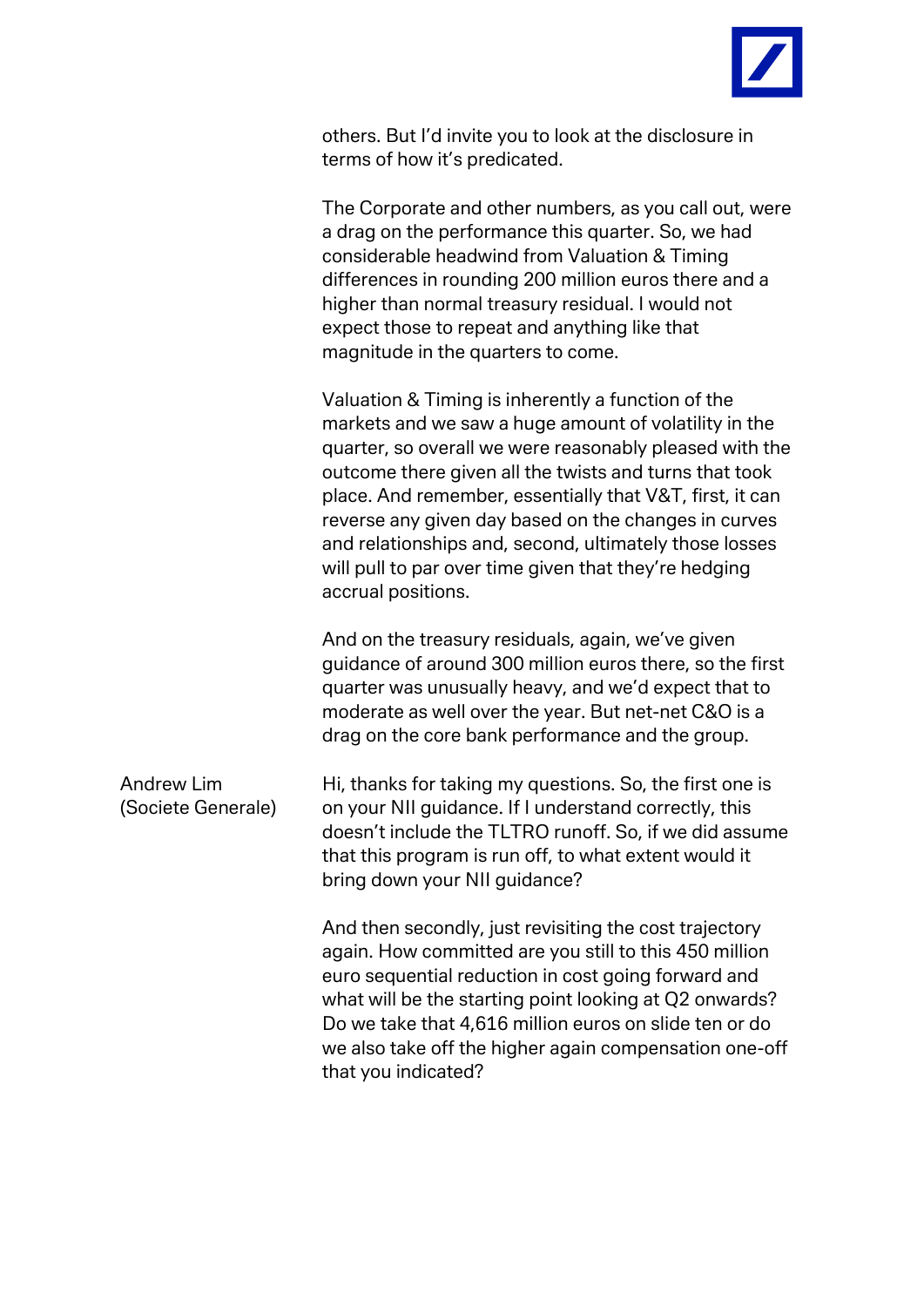

| James von Moltke                        | So, Andrew, thank you for the questions. Look through<br>to slide nine where we show the net interest margin<br>impact of the TLTRO kicker and as that comes out,<br>that's about 1.5 basis points at the margin. We're<br>running right now at 1.12% and change per quarter of<br>TLTRO and that steps down, call it by half, in the<br>second half of the year.                                                                                                                                                            |
|-----------------------------------------|------------------------------------------------------------------------------------------------------------------------------------------------------------------------------------------------------------------------------------------------------------------------------------------------------------------------------------------------------------------------------------------------------------------------------------------------------------------------------------------------------------------------------|
|                                         | So that's built into our forward look, but as I mentioned<br>in answer to Anke's question I think it was, we have<br>significant acceleration underneath that that we would<br>expect from the rate environment as both long and<br>short-term rates come through.                                                                                                                                                                                                                                                           |
|                                         | And then your question on the 4.6 billion euro, that's<br>exactly where we were going in the discussion with<br>Kian. Our focus is on bringing down the run rate. We<br>were happy with where we were in January and<br>February and less so in March, although, again, the<br>reason for the March bump was by and large positive<br>around revenues, both in quarter and in the future.                                                                                                                                    |
|                                         | But, yes, that's the number against which to measure<br>us and if you look at what it takes to deliver the year in<br>line with our targets, there's a path that's in line with<br>the guidance and the run rates that we've provided.<br>And obviously if other things go against us, whether it's<br>inflation or uncontrollable items, like SRF was in the<br>past quarter, we need to find ways to offset that and<br>that's the work that management focuses on, I can tell<br>you, day in, day out, week in, week out. |
| <b>Andrew Lim</b><br>(Societe Generale) | Great, thanks. And just as a follow-on, the deposit beta<br>experience that you're having thus far, is that closer<br>towards zero or 100% in what you've seen so far?                                                                                                                                                                                                                                                                                                                                                       |
| James von Moltke                        | Yes, Andrew, it hasn't really started because it's really a<br>short-term rate driven item and, frankly, in the dollar<br>area, when you're coming off a zero floor, you're going<br>to be pretty close to zero, so 100% capped. I will say<br>some of our deposit base in dollars is what I'd call<br>"professional money" so that will tend to be 100% beta<br>business. Some of it's actually zero because of the<br>terms of, for example, trust structures.                                                             |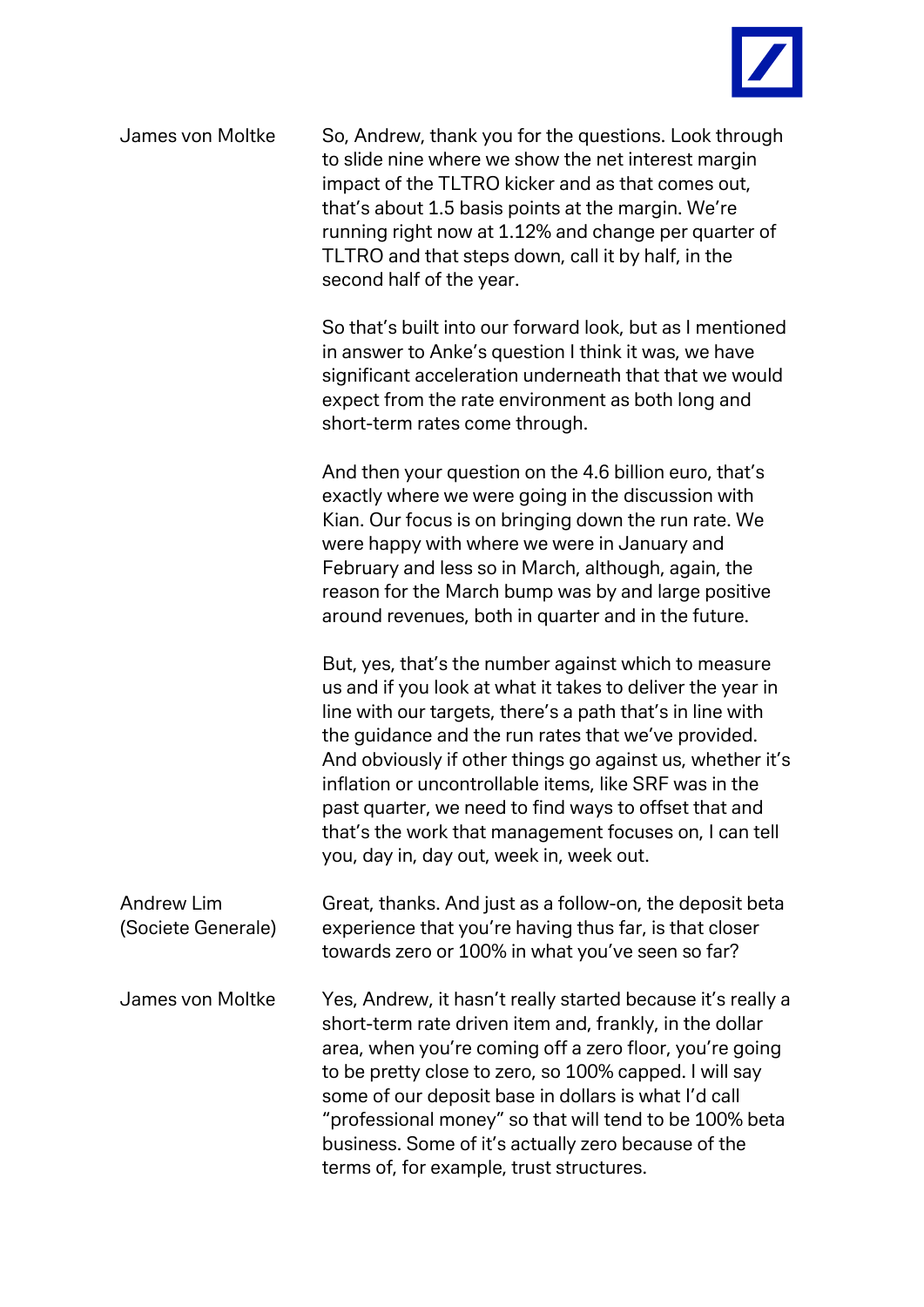

|                                | So, it's a bit of a mix and too early to really give you<br>guidance as to the performance against our modelled<br>result. As I've said on some earlier calls, my instinct at<br>this point is that we should outperform our models as<br>this starts off, but that we haven't really got a time<br>series yet to back-test against.                                                                                                                                                          |
|--------------------------------|-----------------------------------------------------------------------------------------------------------------------------------------------------------------------------------------------------------------------------------------------------------------------------------------------------------------------------------------------------------------------------------------------------------------------------------------------------------------------------------------------|
| <b>Andrew Coombs</b><br>(Citi) | Yes, staying on the same theme, I'm afraid. If we go<br>back to your two answers to Kian's question, you<br>obviously helpfully provided January and February<br>figures with the Investor Deep Dive and then<br>subsequently today you've talked about the run rate<br>being 1.5 billion euros in January and February, picking<br>it up to 1.6 billion euros in March.                                                                                                                      |
|                                | I guess the question from me is, we know your cost<br>income rate was 73.6% over the first two months of the<br>year because you helpfully provided that figure and<br>that includes the bank levies. We know that in March<br>therefore it must've been around 73% as well, given<br>what you reported for the Q1, and that's without any<br>bank levies contribution in March.                                                                                                              |
|                                | I appreciate your comments on higher variable<br>compensation in March, but I guess the question is,<br>what gives you the confidence to go from 73% down to<br>70% or even below in the remainder of the year when<br>March is actually usually quite a strong month and I<br>imagine the volatility post Russia Ukraine has actually<br>been very supportive for some of your fixed income<br>revenue, so why the confidence? Thank you.                                                    |
| James von Moltke               | Yes, so, Andrew, what you just went through is one of<br>the reasons we labour through the SRF in the first<br>quarter because it's so distortive in terms of looking<br>through what the run rates are. But, absolutely, you can<br>quite easily do the math off of run rates if you just do a<br>sensitivity analysis, 1.5 billion euro, 1.55 billion euro,<br>1.6 billion euros, what the revenues need to be on a<br>monthly basis and cumulatively over a quarter to hit the<br>targets. |
|                                | Clearly, we need to manage this down from the first                                                                                                                                                                                                                                                                                                                                                                                                                                           |

quarter but acknowledging that a significant impact in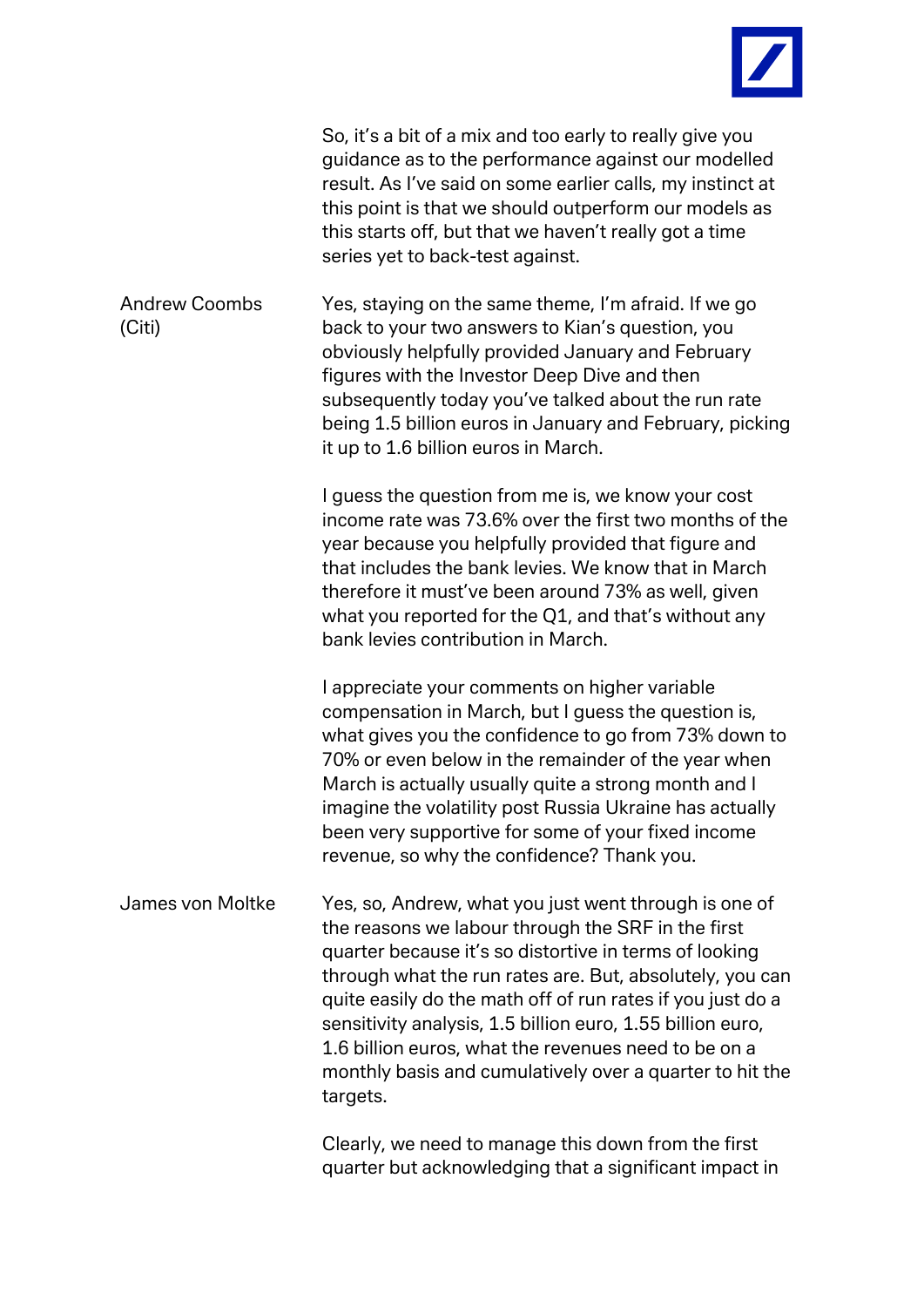

|                                     | that 73.4% for the first quarter was SRF driven and that<br>doesn't repeat. But it's the math of a cost income ratio<br>that at a run rate we need to make sure that the<br>revenues support the expenses or, if not, that we're<br>taking the appropriate actions to manage the expenses<br>down.                                                                                                                                                   |
|-------------------------------------|------------------------------------------------------------------------------------------------------------------------------------------------------------------------------------------------------------------------------------------------------------------------------------------------------------------------------------------------------------------------------------------------------------------------------------------------------|
| <b>Adam Terelak</b><br>(Mediobanca) | Hi, I wanted to come back to NII again. I know you've<br>given us circa 2 billion euros by 2025. I took the full<br>year or the IDD number and market to market for what<br>you said for 25 basis point hikes. The euro curve moved<br>75-80 basis points, which for me was much more than<br>the half billion euro upgrade you've given us today. So<br>can you just talk through what I might be missing or<br>why the upgrades aren't any bigger? |
|                                     | And then thinking about how to put this through our<br>models over the coming quarters. It sounds like in the<br>Corporate Bank the replication models and the hikes<br>coming through could mean quarter-on-quarter NII<br>upgrades through the CB through this year. Could you<br>speak to what that would look like for the Private Bank?                                                                                                         |
|                                     | I know you're saying headwinds are still there, but how<br>we should think about that developing through the year<br>and seeing that 500 million euros coming through in<br>terms of U.S. dollar hikes, but also replication on long<br>end moves that we've already seen. Thank you.                                                                                                                                                                |
| James von Moltke                    | Adam, I refer you back to the first quarter NII disclosure<br>that we built on in the IDD and that gave you a sense of<br>the sensitivity to short versus long-term rates. And just<br>in the year one analysis, it is short-term rates that can<br>drive an impact and of course they haven't moved or<br>haven't moved by a meaningful amount, clearly the<br>depot rate.                                                                          |
|                                     | There's also some of the sensitivity because of our<br>hedging doesn't show up, even in short-term rates,<br>doesn't show up right away. So hence not much impact<br>in Q1, but an accelerating impact going forward.                                                                                                                                                                                                                                |
|                                     | To your point about Corporate Bank, yes, we would see<br>an accelerating impact there given that it is a higher                                                                                                                                                                                                                                                                                                                                      |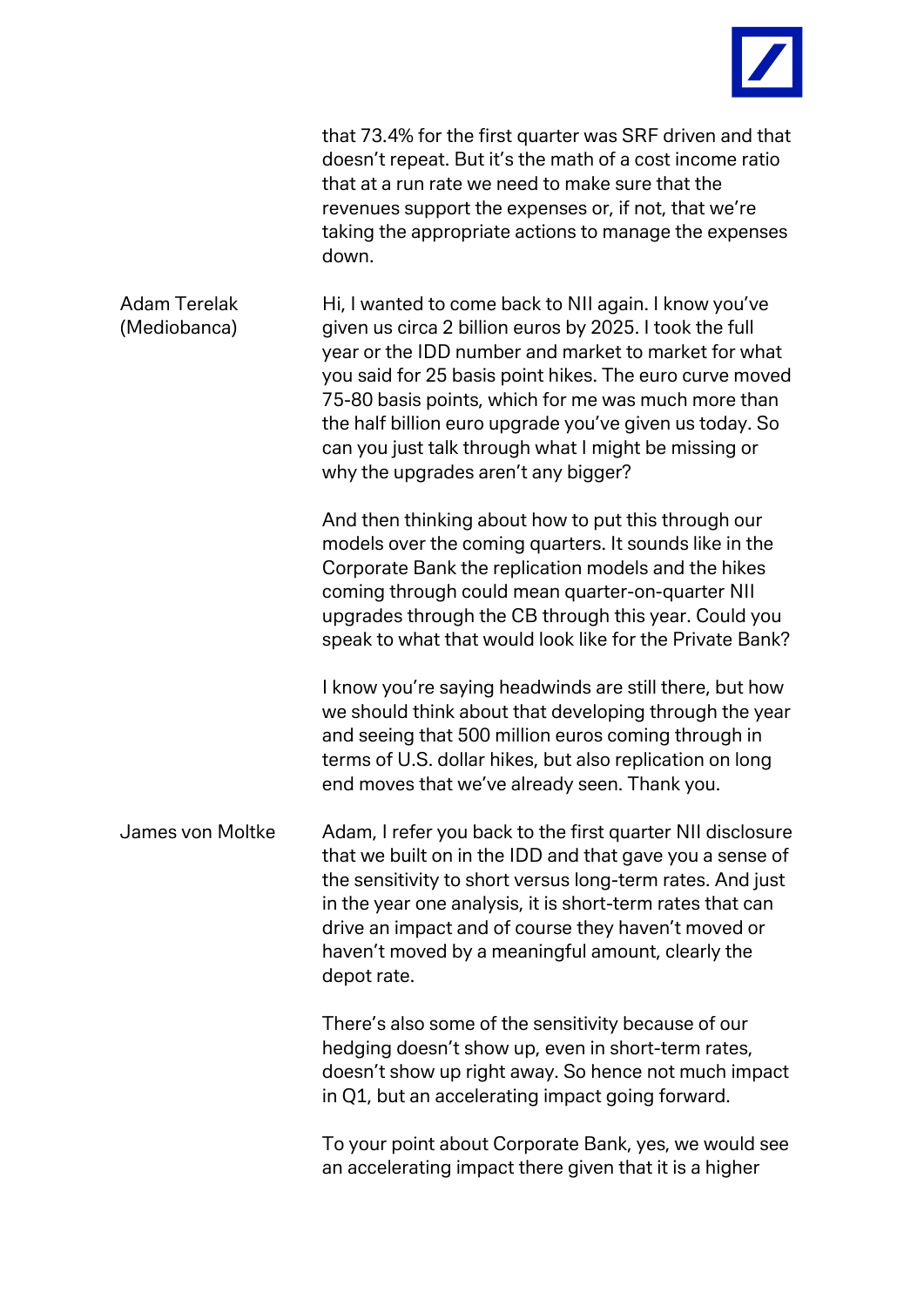

| sensitivity to both short-term rates and to non-euro |
|------------------------------------------------------|
| rates than the Private Bank.                         |

| <b>Adam Terelak</b><br>(Mediobanca) | And the Private Bank takes some time. There's an odd<br>negative sensitivity in the short-term for the Private<br>Bank. It just takes longer to feed through, given that it's<br>a longer duration deposit book that we're hedging<br>there, and it just takes longer for long-term rates to roll<br>through and benefit that book.<br>Okay. Anything I'm missing on the 2025 guide? You<br>said 235 million euros for year four in the slides and I<br>think the euro curves moved more than 75 basis points.                                                                       |
|-------------------------------------|--------------------------------------------------------------------------------------------------------------------------------------------------------------------------------------------------------------------------------------------------------------------------------------------------------------------------------------------------------------------------------------------------------------------------------------------------------------------------------------------------------------------------------------------------------------------------------------|
| James von Moltke                    | Yes, so we're calling for the, as I say, the 500 million<br>euros increase in the fourth year, in 2025, so right now<br>our models would suggest 2 billion euros out that far.<br>As we mentioned I think at the IDD, some of the upside<br>sensitivity is non-linear to the downside, if you like, and<br>so there are probably some quirks in how the detailed<br>modelling we do internally behaves versus perhaps<br>some outside in modelling. So that is probably the<br>answer to your question, is the quarks of how the<br>portfolio is working and our hedging strategies. |
| <b>Amit Goel</b><br>(Barclays)      | Hi, thank you. So, some follow-ups. Firstly, just on the<br>capital return, I just wanted to doublecheck whether<br>there was any regulatory restriction or conversation<br>limiting your ability to do further buybacks at this stage.<br>I was just curious given that you were so fast in doing<br>the first half buyback. And within that, also just<br>wondering if the group were trending below the 13%<br>CET1, obviously there's a bit of variability in RWA that<br>you flagged, during the remainder of this year, and how<br>you would look to address that?             |
|                                     | And then my second question also just again relates<br>back to the cost point. I just wanted to check again, this<br>is more of a detailed point and maybe I can follow up<br>with the Investor Relations team, but you gave very<br>detailed guidance on the February year to date P&L.<br>When I look at that guidance, the 4.9 billion euros of<br>revenues, the 73.5% cost income ratio. It does imply a<br>slightly higher monthly cost trend than the 1.5 billion<br>euros in January-February, so I just wanted to check                                                      |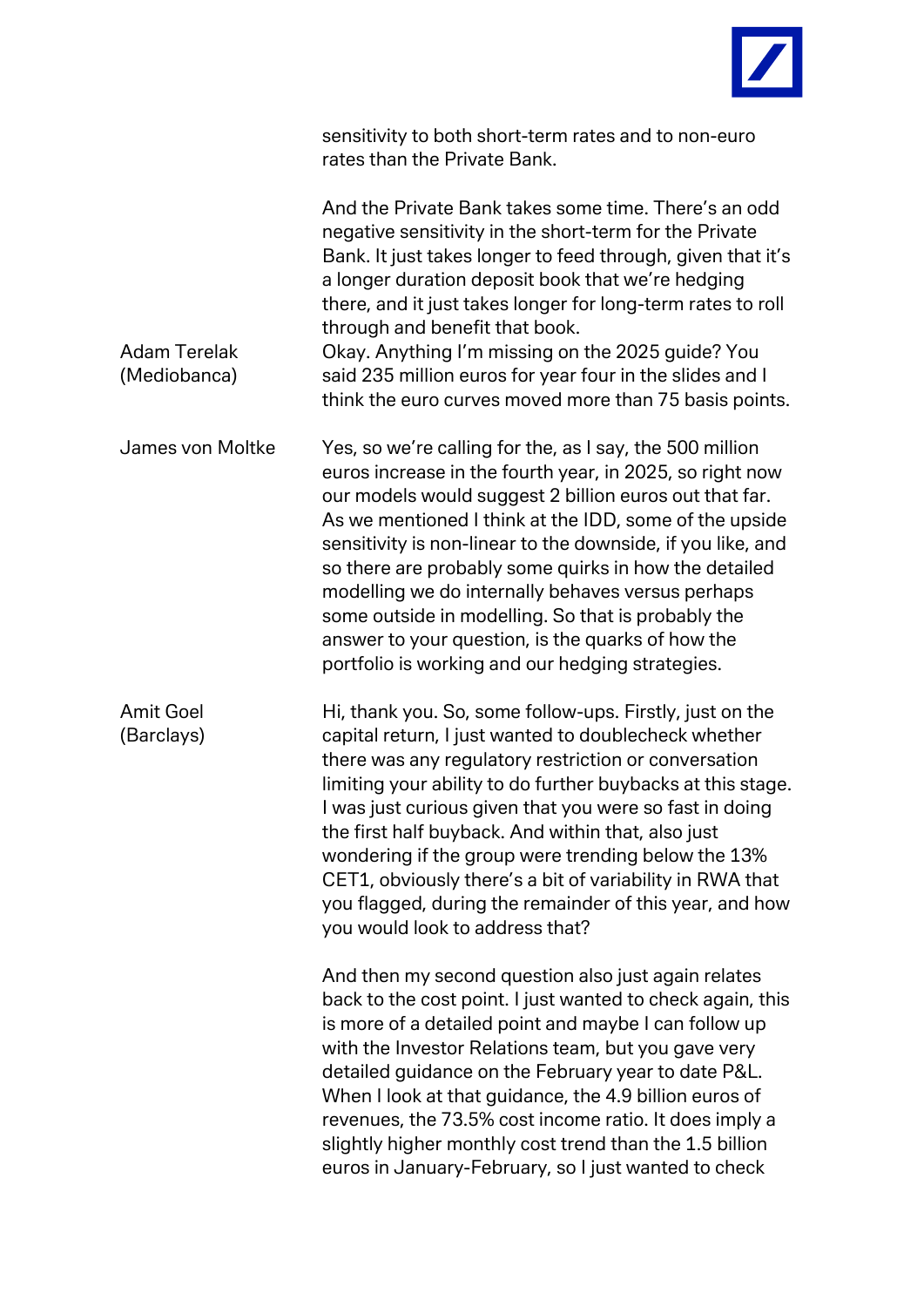

whether some of that cost had also shifted to March. Thank you.

James von Moltke Yes, and I'm trying to follow your math and I guess Andrew's math earlier. And again, I think the distortion may be the single resolution fund on the cost. But starting with the capital returns, no, as I indicated to Daniele, in this environment we wouldn't go and ask the question and hence no discussion, no constraints. But, as you know, our capital planning is something that we're highly iterative with our regulators about and they have a high degree of visibility so it would be a fluid dialogue, but no restrictions that have been placed on us.

> In terms of RWA variability, there's always a large number of moving parts in the RWA planning and the capital planning that we do and so it's a very detailed and, frankly, dynamic process. Where we see accessions arising for any number of reasons, Market risk RWA, regulatory changes, growth that exceeds our expectations or other things, we take offsetting actions and it's part of our day-to-day management of RWA as we do all of the other resources tightly within the firm.

> And then your, again, your cost income ratio, you have to look at the run rate excluding that 730 million euro, given how distortive it is, and hence us guiding you to the 66% that we had at the group level if you exclude the 730 million euro. So, the monthly run rate was running below 70%, excluding the SRF, every month of the first quarter.

And of course, there's some seasonality in the first quarter, so there's the question of will you sustain that same level of revenues? And there's the work that lies ahead, given the averaging effect of having a third quarter at 73%, including the SRF. It means we need to continue to run below 70% on a monthly basis from here and that has management's laser focus.

Ioana Patriniche Thanks for joining us for our first quarter 2022 results call and for all your questions. Please don't hesitate to reach out to the investor relations team with any follow-